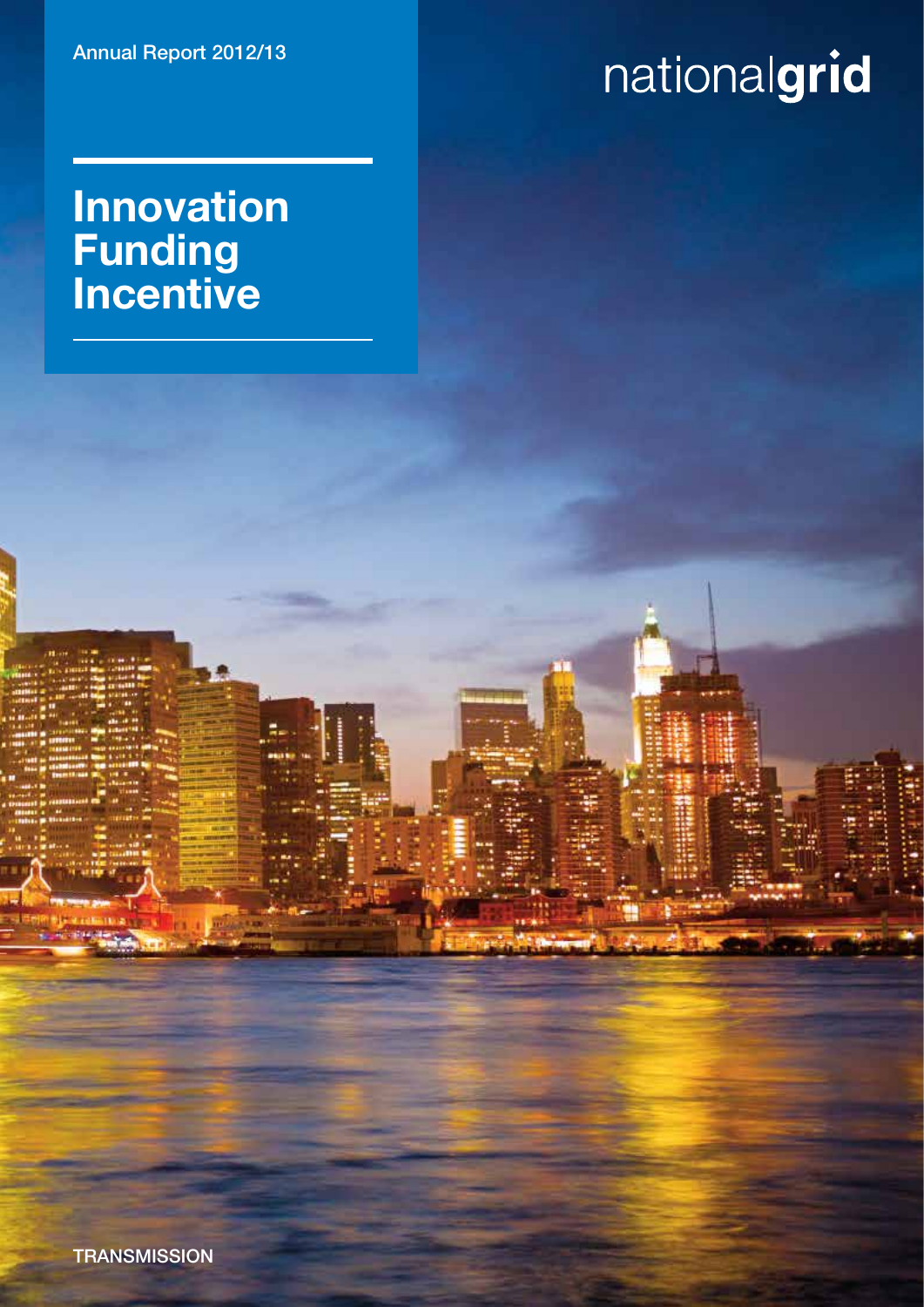**Network companies need to facilitate the move to a low carbon economy while maintaining safe, secure and reliable energy supplies at long‑term value for money to consumers. Gas and electricity networks will need to be smarter to integrate more renewable and intermittent sources and to encourage customers to manage their demand. To achieve this, network companies will need to innovate at an unprecedented rate."**

*Quote taken from the RIIO T1 Decision Business Plan available on the OFGEM website.*

### **Contents**

**By Chapter**

| 01 Introduction from Nick Winser    | 01. | <b>08 Innovation Profile</b>                            | 10 |
|-------------------------------------|-----|---------------------------------------------------------|----|
| 02 Our Business                     |     | 02 09 Knowledge Transfer                                | 12 |
| 03 Awards and Recognition           |     | 03 10 Focus on Electricity Innovation                   | 13 |
| 04 Investment in Innovation         |     | 04 11 Focus on Gas Innovation                           | 18 |
| 05 The Innovation Transmission Team |     | 06 12 Finance Overview and Benefits of the Portfolio 21 |    |
| 06 RIIO Arrangements                | 07  | <b>13 Looking Forward</b>                               | 22 |
| 07 Technology Readiness Level       | 09  | 14 Keep in Touch                                        | 24 |
|                                     |     |                                                         |    |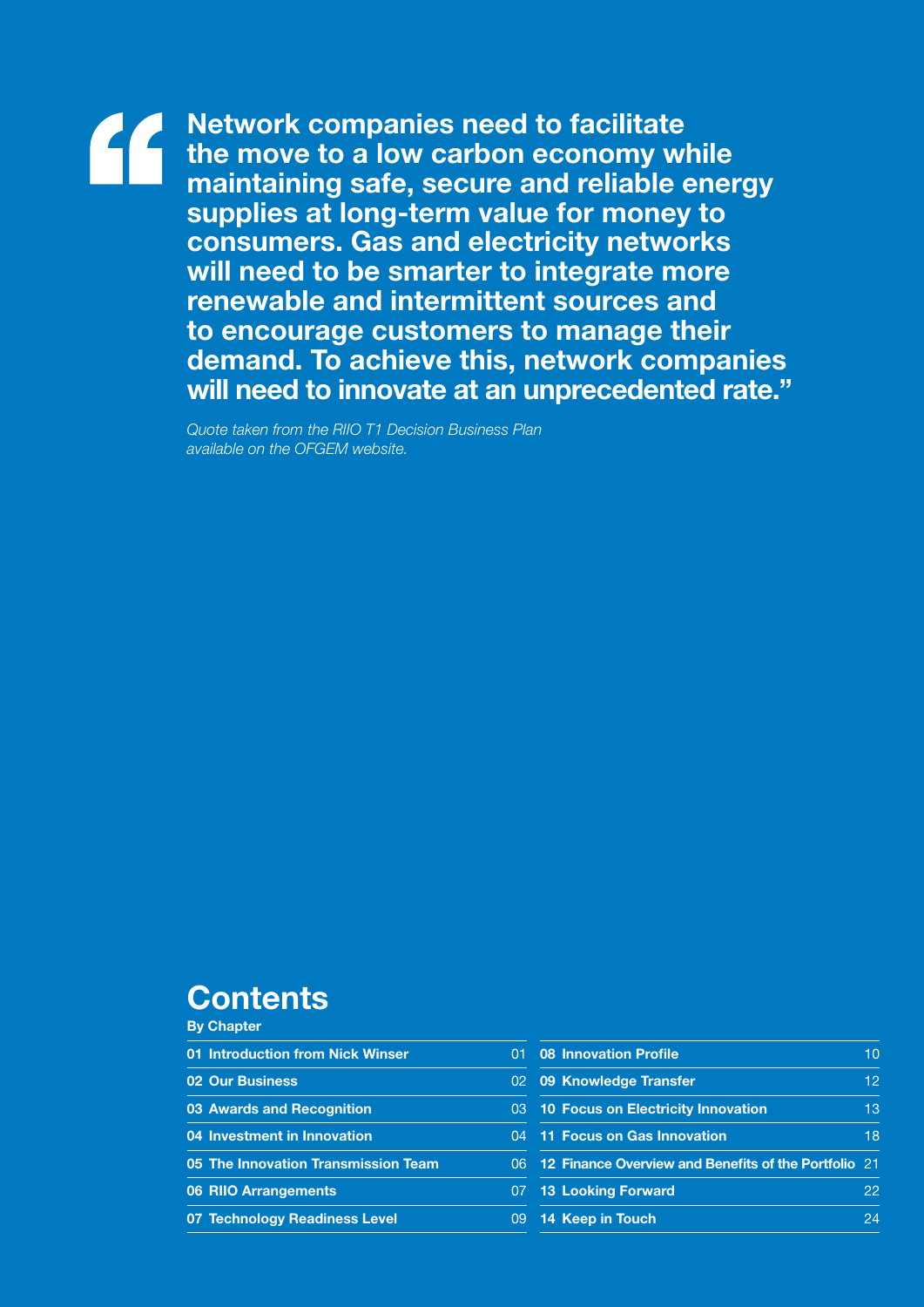### **01 Introduction from Nick Winser**



**Innovation is central to our strategy at National Grid. Extensive feedback from customers and stakeholders through the RIIO process has confirmed this is important to them as well. We will continue to push the boundaries of innovation in our sector to ensure we keep delivering the service expected from us."**

*Nick Winser, Executive Director, National Grid UK*

#### **Highlights**

**Electricity Transmission IFI Investment**

**£6,656,000** 

+1.25%

#### **Gas Transmission IFI Investment**

**£3,232,000** 

+16%

**Total Number of Projects**

**152** +18%

**Electricity Transmission NIA Budget**

**£10,928,000** 

+52%

**Gas Transmission NIA Budget £4,386,000** 

+34%

Welcome to this 2012/13 report covering the sixth year of National Grid's research and development programme funded by the Transmission Innovation Funding Incentive (IFI).

2012/13 has been a great year for R&D within National Grid. We have started to work on a whole range of new ideas and projects, as well as continuing to develop those from previous years with a longer time to implementation. This programme is designed to ensure that we stay at the forefront of technology in our sector and deliver the economic and efficient service customers expect from us. During the year we have refreshed our company vision and line of sight framework. A core part of this framework is our strategy; a definition of what and how we will achieve our vision. Our commitment to innovation within this remains unchanged.

Innovation has a crucial role in enabling us and the wider energy industry to meet the challenges of delivering low carbon energy safely and reliably. Building on our historical successes of driving new ideas we have been able to build an innovation strategy that leverages both internal and external expertise. The initiatives we have delivered under the Innovation Funding Incentive provide considerable value now, and will continue to do so as these new technologies are installed on our networks.

This last year was an important one for National Grid as we accepted the RIIO proposals. This comes into effect in the 2013/14 financial year with innovation a fundamental part of it. For National Grid this means an increase in the already large portfolio of projects along with encouraging us to broaden our thinking into other areas of the business. For example, we are now strongly encouraged to find new ways to deliver the same

network outputs at a lower capital cost. As a result we will be investigating what commercial innovation looks like and has to offer. Innovation under RIIO can also include process improvements such as more effective supply chain management and streamlined work planning. This broadening remit supports us in driving innovation in to every area of our business, and enables the staff, stakeholders and customers of National Grid to benefit.

Over the next 8 years, we anticipate substantial investment in our networks. In Gas Transmission we need to harness innovation to fulfill our statutory environmental obligations and operate a more flexible network. This will support the different operational characteristics of gas fired generation plant providing the necessary back-up for intermittent sources of renewable generation as the electricity sector decarbonises. In Electricity Transmission we need to understand the impact this decarbonisation will have on network operations to ensure we deliver the same secure and reliable service. As well as playing our part in the decarbonisation of the energy sector, we have had some exciting developments in reducing the direct impacts that our assets have on the environment, both in our Gas and Electricity businesses.

With our continued challenges, it is vital that we minimise cost increases and become more efficient in what we do. We will stimulate innovation throughout our businesses and support the development of technologies and ways of working to build, maintain and operate the networks of the future.

(Vi.S.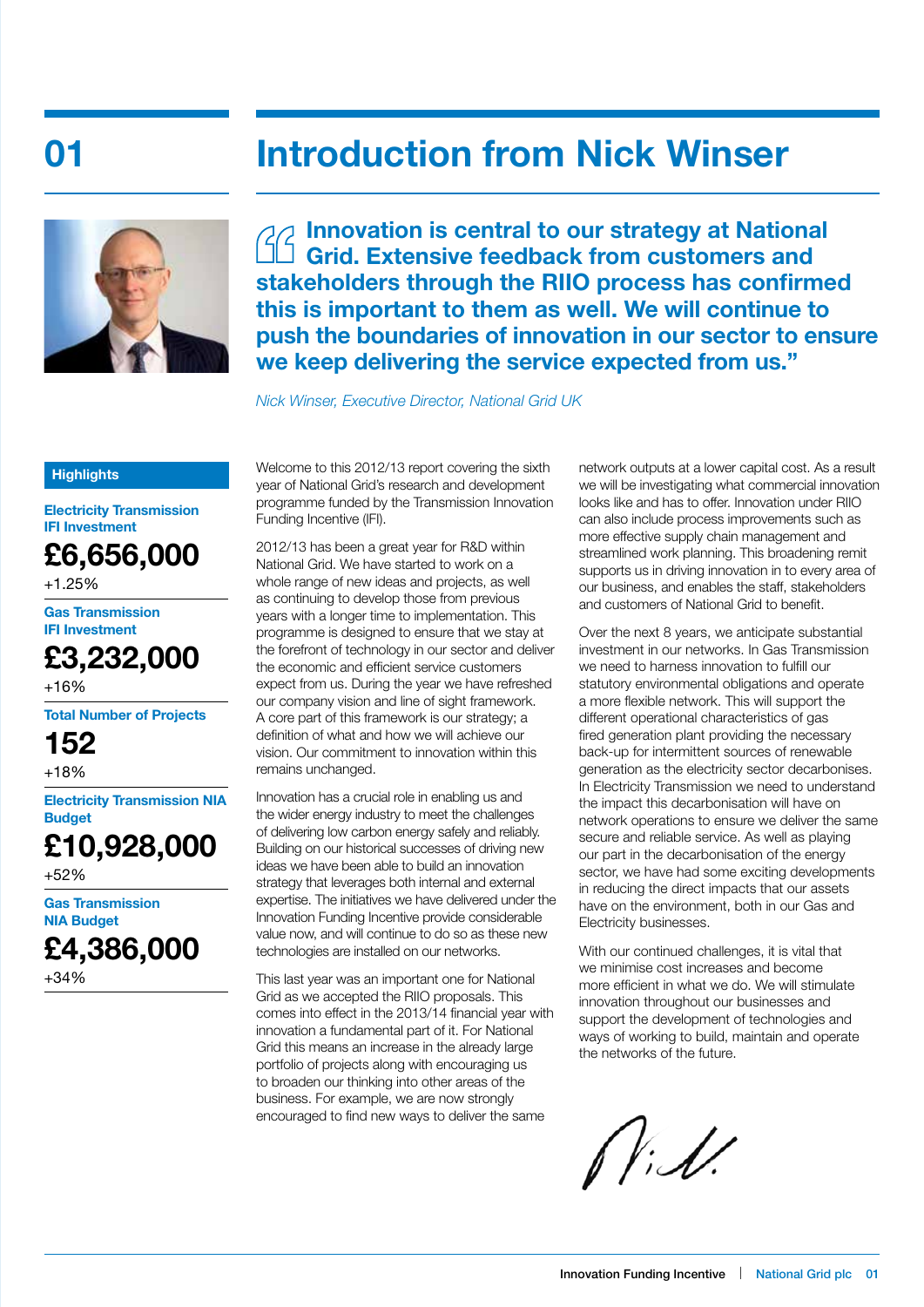### **02 Our Business**

**National Grid is one of the largest investor-owned energy companies in the world. We own and manage the grids that connect people to the energy they need, from whatever the source. In Britain and the north‑eastern states of the US, we run systems that deliver gas and electricity to millions of people, businesses and communities.**

| <b>UK Transmission</b>     | <b>Description</b>                                                                                                                                                                                                                                                                                                                                                                                                                                                                   |                                                                                                                                                                                                                                                                                                                            |
|----------------------------|--------------------------------------------------------------------------------------------------------------------------------------------------------------------------------------------------------------------------------------------------------------------------------------------------------------------------------------------------------------------------------------------------------------------------------------------------------------------------------------|----------------------------------------------------------------------------------------------------------------------------------------------------------------------------------------------------------------------------------------------------------------------------------------------------------------------------|
|                            | <b>Electricity Transmission</b>                                                                                                                                                                                                                                                                                                                                                                                                                                                      | <b>Gas Transmission</b>                                                                                                                                                                                                                                                                                                    |
|                            | We own and operate the electricity transmission<br>system in England and Wales. Our networks comprise<br>approximately 7,200 kilometres (4,470 miles) of<br>overhead line, 1,400 kilometres (870 miles) of<br>underground cable and 329 substations. We are also<br>the national electricity transmission system operator,<br>responsible for both the England and Wales transmission<br>systems and the two high voltage transmission networks<br>in Scotland, which we do not own. | We own and operate the gas national transmission<br>system in Great Britain. The network comprises<br>approximately 7,660 kilometres (4,760 miles) of high<br>pressure pipe and 23 compressor stations.                                                                                                                    |
| <b>US Regulated</b>        | <b>Description</b>                                                                                                                                                                                                                                                                                                                                                                                                                                                                   |                                                                                                                                                                                                                                                                                                                            |
|                            | We own and operate electricity distribution networks in<br>upstate New York, Massachusetts and Rhode Island<br>serving approximately 3.4 million electricity consumers.<br>We also maintain and operate the electricity transmission<br>and distribution system on Long Island owned by the<br>Long Island Power Authority. We own and operate<br>an electricity transmission system of approximately                                                                                | 14,000 kilometres (8,800 miles) spanning upstate New<br>York, Massachusetts, Rhode Island, New Hampshire<br>and Vermont. Our US gas distribution networks serve<br>around 3.5 million consumers across the northeastern<br>US, located in upstate New York, New York City, Long<br>Island, Massachusetts and Rhode Island. |
| <b>UK Gas Distribution</b> | <b>Description</b>                                                                                                                                                                                                                                                                                                                                                                                                                                                                   |                                                                                                                                                                                                                                                                                                                            |
|                            | We own and operate four of the eight regional gas<br>distribution networks in Great Britain. Our networks<br>comprise approximately 131,000 kilometres (82,000<br>miles) of gas distribution pipeline and we transport gas<br>from the gas national transmission system to around<br>10.9 million consumers on behalf of 26 gas shippers.                                                                                                                                            | We manage the national gas emergency number<br>(0800 111 999). This service, along with the enquiries<br>lines, appliance repair helpline and meter enquiry service,<br>handled more than 2,480,000 calls during 2012/13.                                                                                                  |
| <b>Other Activities</b>    | <b>Description</b>                                                                                                                                                                                                                                                                                                                                                                                                                                                                   |                                                                                                                                                                                                                                                                                                                            |
|                            | Our other activities in the UK include National Grid<br>Metering, National Grid Property, our LNG importation<br>facility at the Isle of Grain, BritNed and Xoserve. In the<br>US, they include LNG storage and road transportation,<br>and transmission pipelines.                                                                                                                                                                                                                  |                                                                                                                                                                                                                                                                                                                            |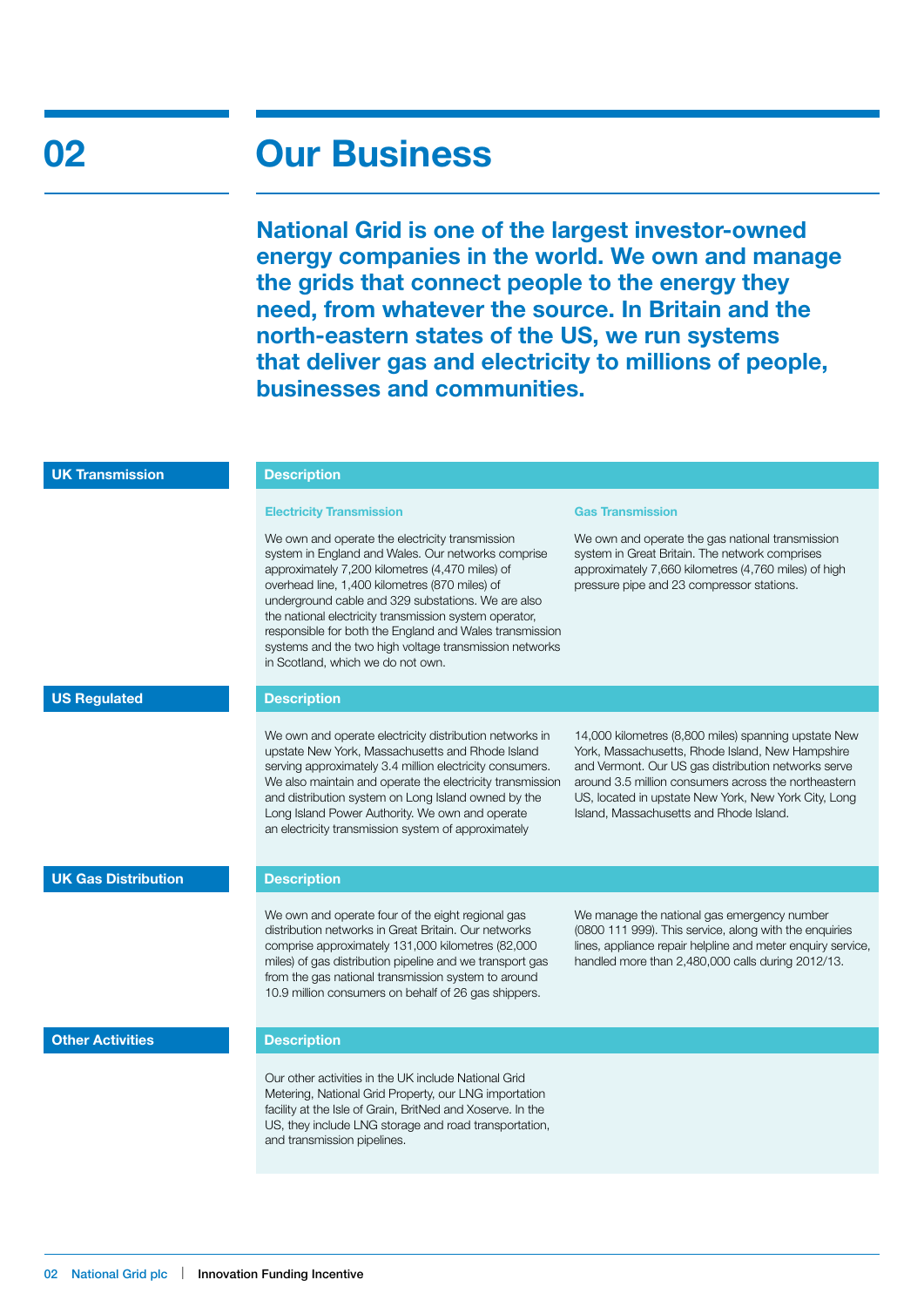### **03 Awards & Recognition**

**Innovation is hugely important for National Grid, so it's vital that we keep ourselves at the forefront of good practices and an obvious way to do this is to learn from others. The award helps to encourage others to openly share their solutions to challenges across the power and energy sector."**

*David Wright, Director of Electricity Transmission Asset Management – on presenting the Power and Energy accolade*









National Grid's approach to innovation has been rewarded by the Institution of Engineering and Technology at their annual innovation awards ceremony.

Over 500 of the country's top engineers from across all sectors attended the event, which was hosted by Olympic swimmer Mark Foster. For the first time, two National Grid sponsored entries for innovation won – highlighting the work being done to develop our innovation programme, working closely with industry experts and sharing best practice and ideas with other companies.

The Asset Management category was won by Hydro-Quebec, who outshone other entries for the development of LineScout – a high-voltage overhead-line robotic inspection and repair platform, which essentially is a robot that can inspect and make repairs on live transmission electricity conductors, even going over obstacles when necessary.

Hydro-Quebec has worked closely with National Grid to test this technology in the UK, with essential work being carried out prior to the Olympics using the LineScout. This has led to National Grid making arrangements to purchase two LineScouts for use by our own employees on our overhead lines from next year.

The 'Power and Energy award', sponsored by National Grid, was won by Arago Technology in collaboration with electricity transmission companies and the University of Manchester for the development of an insulating cross arm. This can be retro-fitted to existing overhead lines, allowing operators to increase transmission capacity by up to 150 per cent – in some circumstances this can avoid the need for new overhead line routes.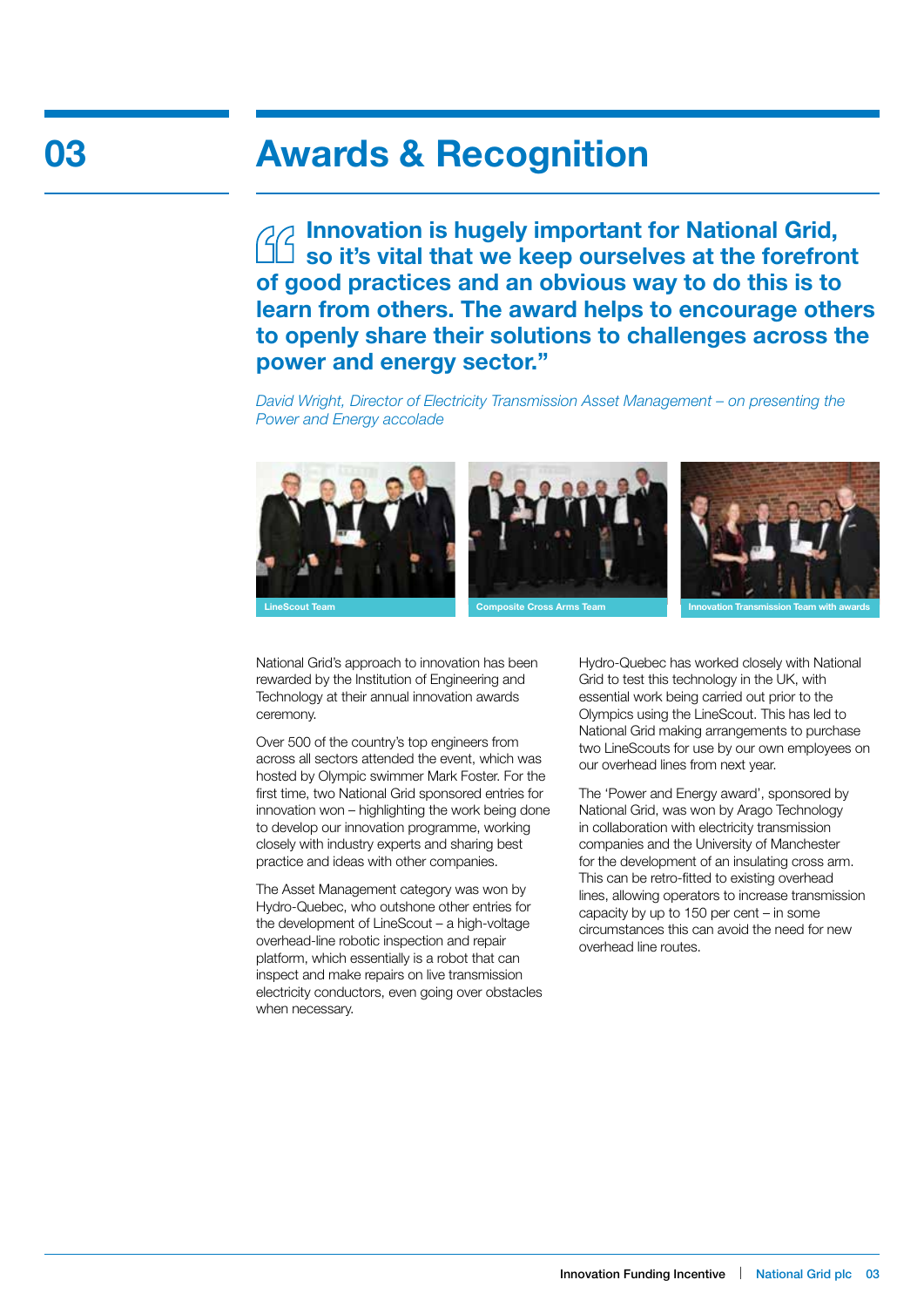## **04 Investment in Innovation**

"Innovation will be vital for energy network companies as we meet future challenges. There are significant benefits from partnership and collaboration in the innovation we do with Linescout being a prime example. As we move forward enhancing our partnerships will be key."

*Paul Auckland, RIIO Strategy and Innovation Manager (Electricity)*

**With the challenges of the next 8 years, we welcome the new regulatory changes for the Network Innovation Allowance (following on from the Innovation Funding Incentive), as well as the brand new Network Innovation Competition. This will allow us to continue to deliver innovative solutions such as the key innovation achievements that we have progressed in the current price control period. We welcome the increase in funding from OFGEM, acknowledging the challenges that we face. To date, knowledge, technology and modelling have been implemented throughout the Asset Management businesses, adding to developments in many areas.**

These include, but are not limited to:

#### **Novel Conductor Trial**

Alternative High Temperature Low Sag conductor developed by 3M is being trialled on an overhead line route. This could assist in managing constraint costs.

#### **Strategic Asset Management**

The strategic asset management (SAM) programme is being continually developed to provide a simple yet clever system to extend the lives of our assets by improved condition monitoring.

#### **Enhanced Network Modelling**

Many of the R&D projects provide increased learning of our networks using modelling to understand the implications of introducing new technology or network developments. This provides us with confidence in the resilience and security of our networks.

#### **Maximising Capacity**

Strategic reinforcement and increased ratings are being addressing across boundary constraints which will lead to active management of constraint costs.

#### **Combined Geophysics Tool**

New approaches to subsurface (geophysical) surveying have been trialled successfully, which will reduce the cost and impact on pipeline construction projects caused by unforeseen or avoidable sub-surface ground conditions.

#### **Third Party Work Surveillance from Pipeline Marker Posts**

Marker posts adapted to house camera monitoring systems have been successfully trialled. The system will provide an option to monitor third party civil works near pipelines.

#### **Paint systems for Above Ground Installations**

Large scale, long term field trials of single coat paint systems designed to extend the life of existing coatings have been successfully completed.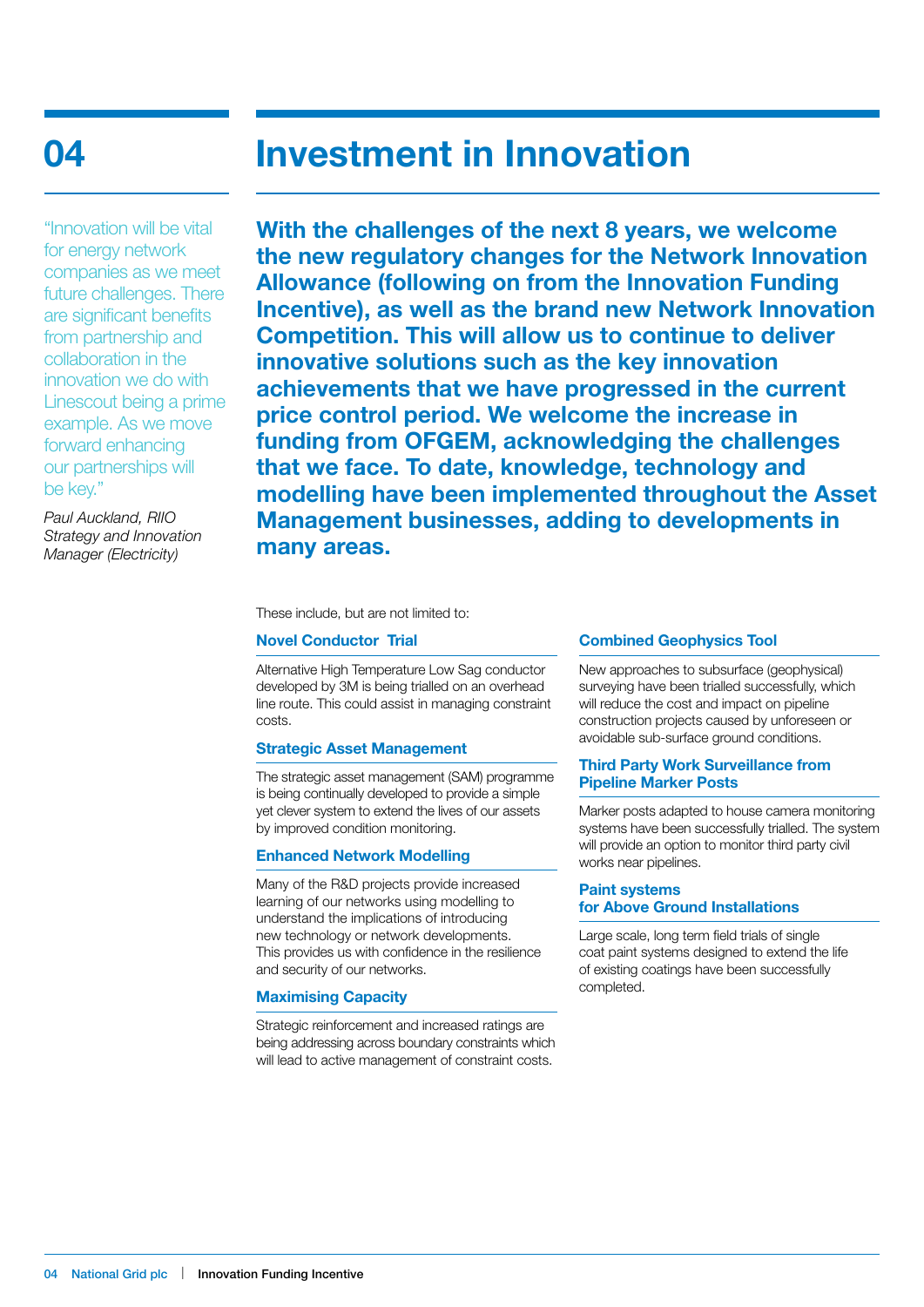n<br>a clever idea company to find new do more efficiently and effectively."

GA

*Neil Pullen, Director, Gas Transmission Asset Management*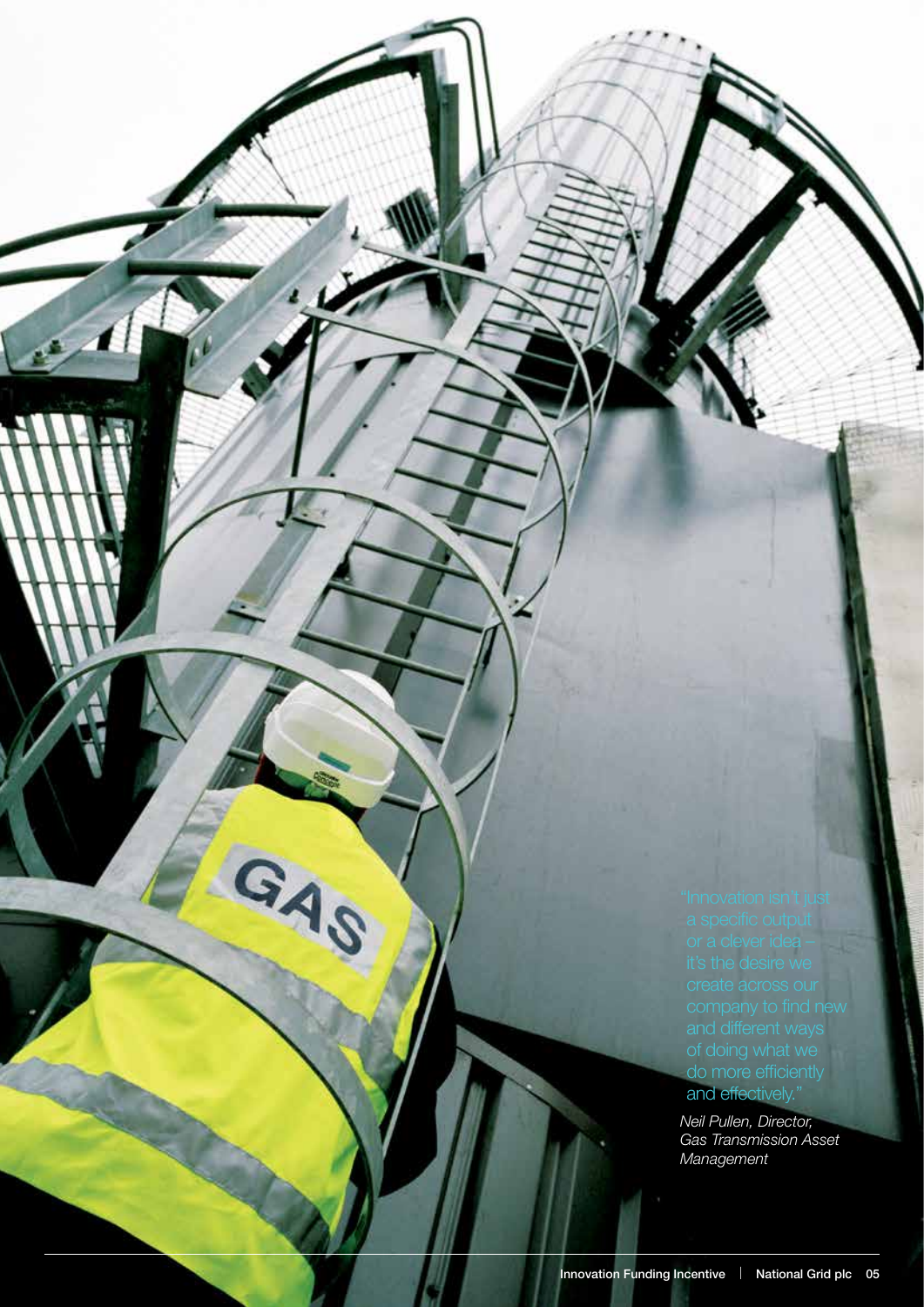### **05 The Innovation Transmission Team**

**National Grid's job is to connect people to the energy they use, safely. We are at the heart of one of the greatest challenges facing our society – delivering clean energy to support our world long into the future. We work with all our stakeholders to promote the development and implementation of sustainable, innovative and affordable energy solutions.**

**We are proud that our work and our people underpin the prosperity and wellbeing of our customers, communities and investors."**

*Chairman and Chief Executive's welcome from the National Grid plc Performance Summary 2012/13*

People are key to improving the service that we provide to customers. Without the critical thinking that is present within National Grid, we would not be able to produce the innovations that are detailed in the later sections of this report. There are many different opinions of what innovation is and what it means to us. The key to our high performing, virtual team of approximately 26,000 people is that we can all see the end goal of delivering a more efficient, more effective service to customers. This gives us a framework to work within, and express our innovative creativity effectively.

Behind this report, the innovation portfolio and multiple other R&D activities within and external to National Grid, sit the Innovation Transmission team. Our team helps stimulate, nurture and facilitate projects with people both inside and outside of the company.

Crucial to the role of our Innovation Transmission team are the employees of National Grid and our external R&D colleagues, who hold innovation at the centre of their careers and help the company to develop new processes, develop and trial new technologies, and are proud of their contribution to the innovation culture. We would like to thank everyone who contributes to the Innovation that happens in National Grid, even if their work is not featured in this regulatory report. Your work is appreciated and does not go unnoticed.

We build continually on what we have already learned within the business areas through research and innovation projects. This means that our projects do not fail, they just produce an aspect of learning that we had not considered before, and therefore they are of value. Projects continue to build on these foundations. It is this approach that gives you, the customer, a continually better service from us.

We hope that you will enjoy reading this report and we welcome feedback.

Thank you,

*Jenny Cooper and the Innovation Transmission Team*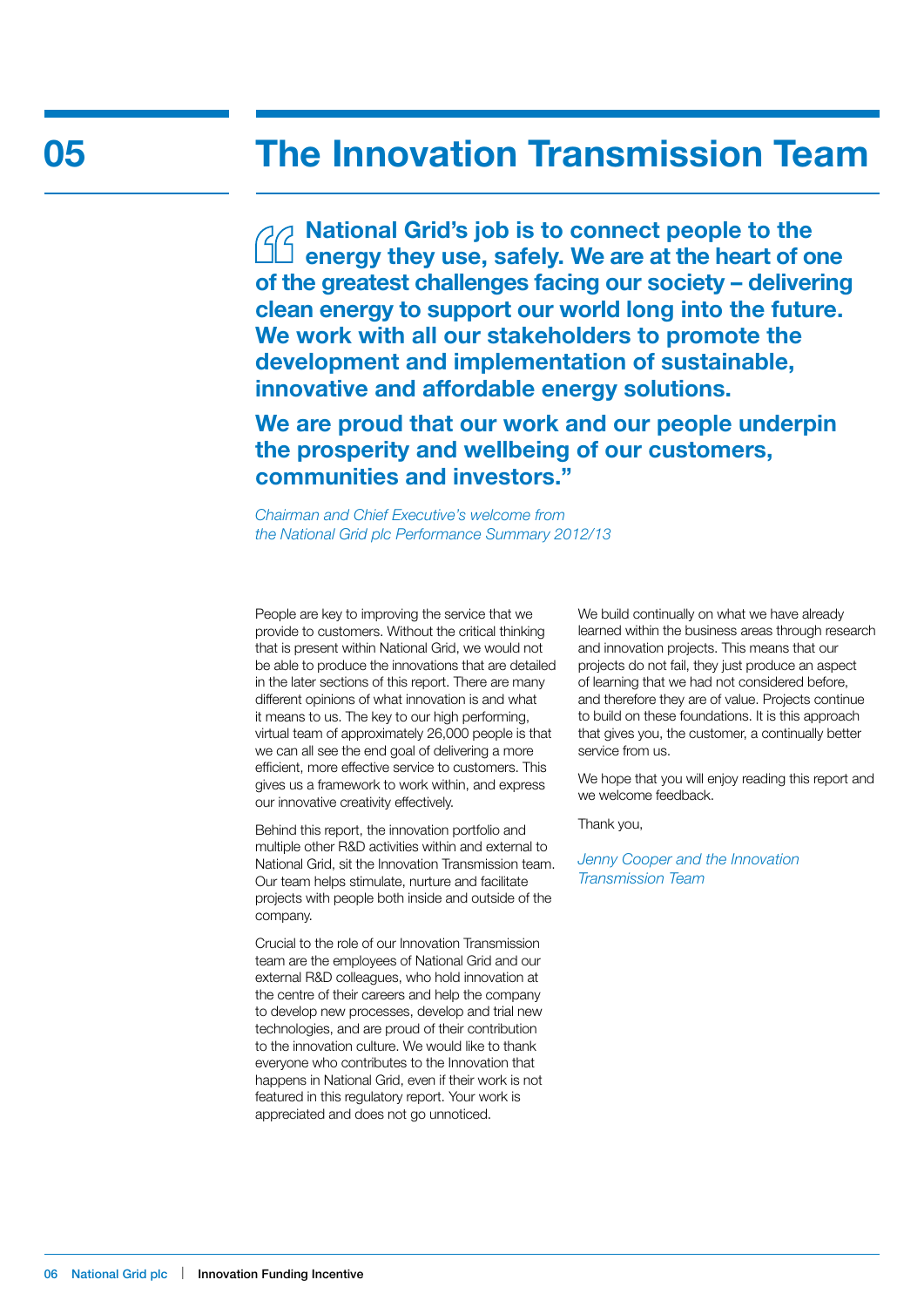## **06 RIIO Arrangements**

**Innovation to me is about a passion to do things better through increased knowledge, improved products and effective processes. Innovation depends on people and their willingness and enthusiasm to think differently. Innovation is at the heart of change and growth."**

*Jenny Cooper, NIA Manager, National Grid*

**To me innovation is an abstract concept with many facets: it can mean taking a critical objective look at what we do and asking ourselves whether we are fundamentally clear why we are doing it at all, and why this is the best way to do it."**

*David Oram, NIC Manager, National Grid*

#### **IFI to NIA:**

Delivering the IFI portfolio for the last 6 years has been both challenging and rewarding. The project engineers who have initiated, managed, delivered and implemented the projects have seen great successes as well as great frustrations, as is expected within innovation. The number of people engaged with innovation grows annually as does the number of partners and suppliers. In 2012/13, we had over 40 collaborative project partners. The extended innovation community, developed through IFI, provides a great basis for the Innovation Stimulus under RIIO-T1.

The Network Innovation Allowance (NIA) allows us to expand our innovation support, from just asset focused, to any innovation with impact on the networks including commercial and operations innovation. We continue to rely on our colleagues to propose innovation that will impact their work area and is in line with our innovation strategy to drive innovation for customer benefit. We also encourage any external suppliers to introduce us to other potential innovation with impact on our networks. The future can never be predicted in innovation and I certainly look forward to the range and creativity of NIA projects over the next 8 years.

*Jenny Cooper, NIA Manager, National Grid*

#### **Network Innovation Competition:**

In 2013 the first annual Network Innovation Competitions, one for gas networks and one for electricity transmission networks, open for proposals for innovative demonstration and development projects. The focus of both competitions is to support innovations that will help accelerate the decarbonisation of the GB energy sector with maximum value to our customers.

The competition recognises the value of collaboration between Network Licensees as well as industrial, academic and other partners. This year National Grid transmission have put forward three proposals and supporting other transmission licensees with another two.

*David Oram, NIC Manager, National Grid*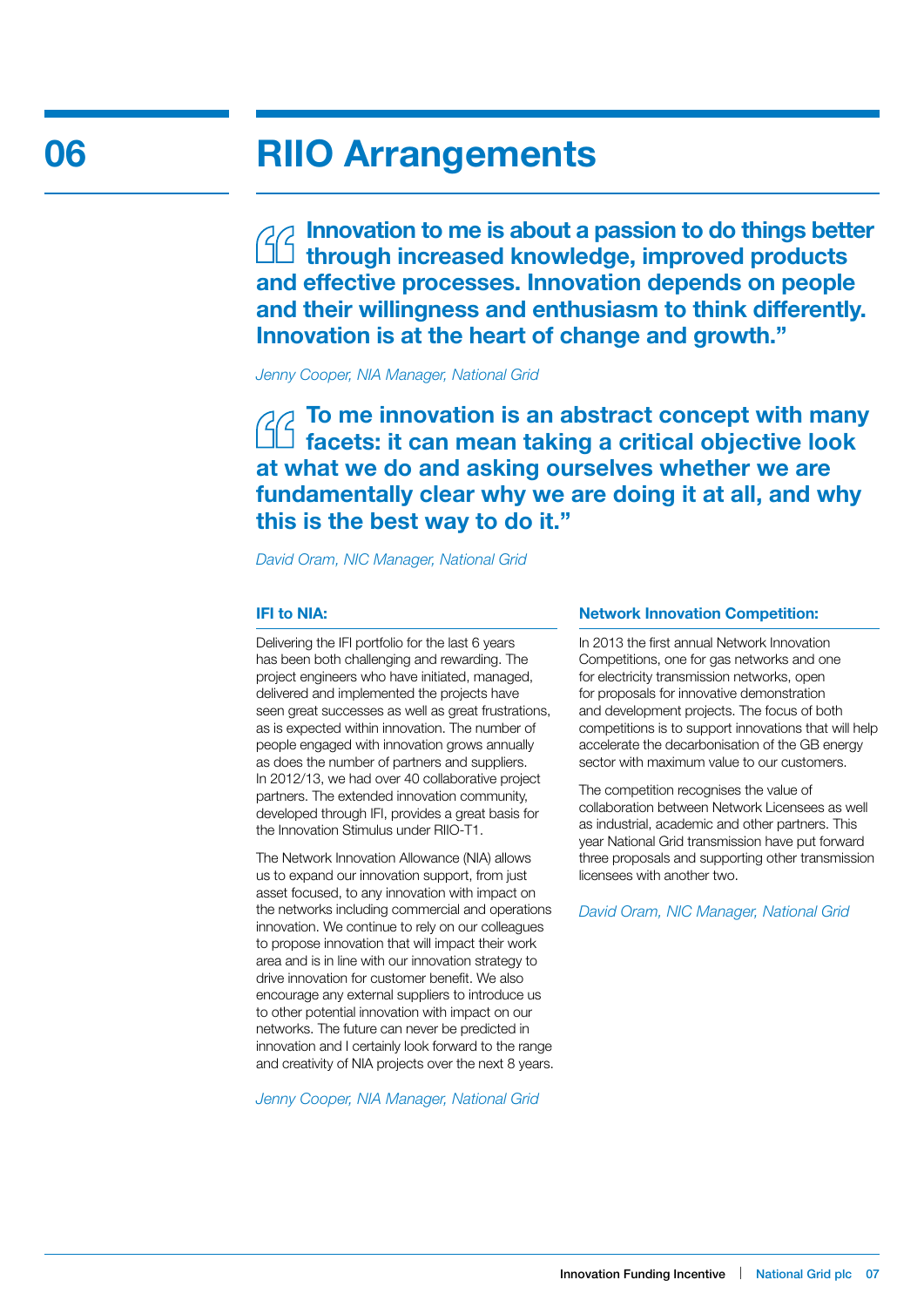"Innovation for me is about getting where you want to get to, but by a different route and in substantially less time. It is about breaking the rules of conventional wisdom"

*David Wright, Director, Electricity Transmission Asset Management*

嚻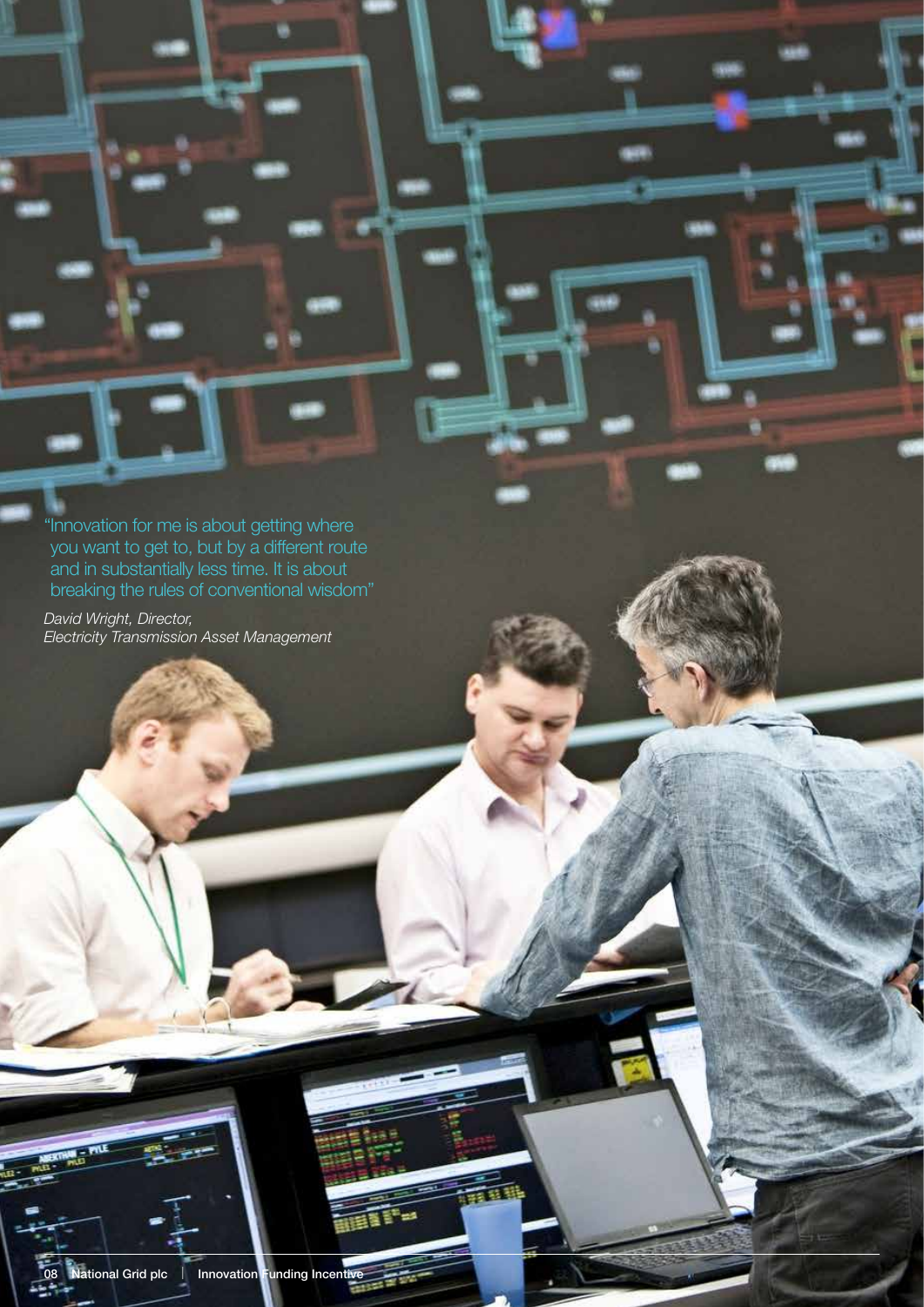### **07 Technology Readiness Level**

**Innovation represents experimenting with new ideas and constantly evolving to develop and create new and exciting ways of working.** 

**Innovation also challenges and pushes you out of your comfort zone in order to continually strive and achieve better results."**

*Stakeholder Comment, June 2013*



| TRL9             | Actual technology system qualified<br>through successful mission operations.                      |
|------------------|---------------------------------------------------------------------------------------------------|
| TRL8             | Actual technology system completed<br>and qualified through test and demonstration.               |
| TRL7             | Technology system prototype demonstration<br>in an operational environment.                       |
| TRL6             | Technology system/subsystem model or<br>prototype demonstration in a relevant environment.        |
| TRL <sub>5</sub> | Technology component and/or basic technology<br>subsystem validation in a relevant environment.   |
| TRL 4            | Technology component and/or basic technology<br>subsystem validation in a laboratory environment. |
| TRL3             | Analytical and experimental critical function<br>and/or characteristic proof-of-concept.          |
| TRL <sub>2</sub> | Technology concept and/or application formulated.                                                 |
| TRL 1            | Basic principles observed and reported.                                                           |

The Technology Readiness Level (TRL) indicates how close a technology is to becoming both technically and commercially viable and can be seen in the description above. The bottom level on the TRL, Level 1 relates to research with no obvious purpose more commonly known as "Blue Sky Research", Level 9 on the TRL scale indicates products/information readily available with no development required

Technology Readiness Level is a key part of understanding the risk associated with a project. National Grid creates a balanced portfolio of projects ranging from TRL level 2 – 8. This range ensures that National Grid balances both tactical and strategic projects within its portfolio but

also ensures that innovation funding is used for innovation activities and not purchasing existing solutions, where possible National Grid seeks to minimise the risk associated with lower level TRL projects by entering into collaborative agreements, utilising funding from additional sources.

With the introduction of the Network Innovation Competition (NIC) in next year's regulatory framework, National Grid is aiming to take forward innovative technologies through to full scale demonstration projects focussed on delivering value to National Grid's customers and assisting the transition to a low carbon economy.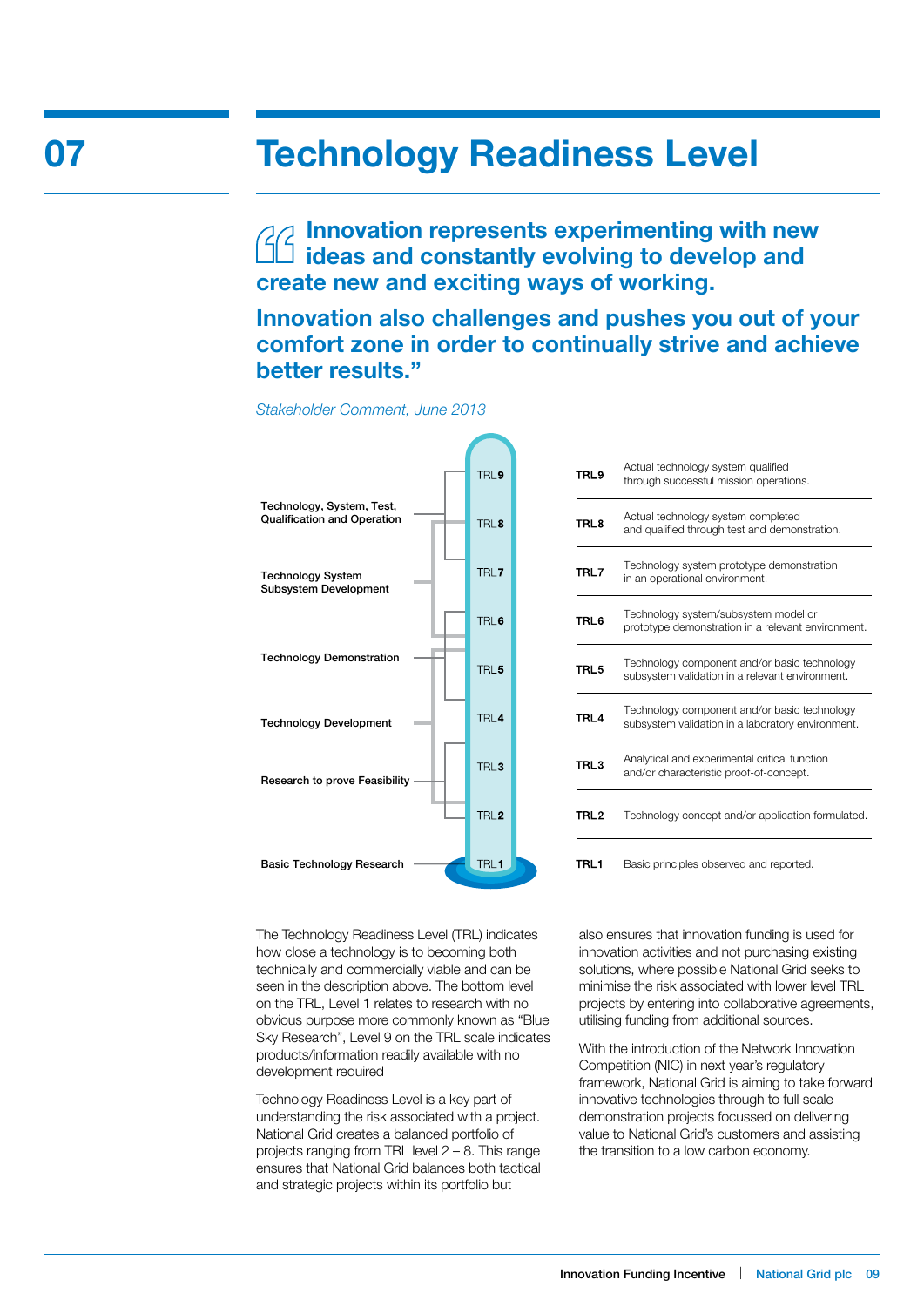### **08 Innovation Profile**

**We are rightly investing focus on potential game changing innovations that have the potential to deliver for customers. But we are also determined to seek out the many small innovations that when implemented help us become more effective in everything we do."**

*Steve Holiday, CEO, National Grid*

The way we look at our innovation portfolio is changing. Rather than focussing on the innovation of specific asset types, we are now profiling our portfolio based on key themes. These themes have been developed with our stakeholders and other businesses within the energy value chain to deliver excellent levels of safety, reliability, security, customer service and environmental performance. By focusing on these themes we can connect our innovation portfolio directly to our RIIO commitments to deliver safe, efficient and reliable energy networks to the consumer.

The following pages display our innovation portfolio, broken down into each key theme. This allows us to see in some detail how the innovation funding is being allocated to meet our objectives.

Of the themes, we spent the largest proportion of the Electricity Transmission budget on 'Reliability'. Reliability projects are those associated with ensuring that the network is resilient and the security of supply is continually high.

'Connections' projects accounted for a sizeable proportion of the electricity spend. The number of these projects has increased and will do so under the RIIO period, as we look to facilitate the transition to the low carbon economy. Renewable generation can have significant effects on the transmission system, and a large portion of these projects are trying to understand what phenomenon will be caused by changing generation conditions.

The largest proportion of our Gas Transmission spend this year, was on reliability projects. These projects focus on asset management issues such as compressor availability, flexible networks and gas quality.

The profile also shows us how we can expand our innovation spending moving forward into RIIO. Currently customer satisfaction and commercial innovation accounts for only 2.6% of our innovation spend. This is because the IFI scheme had an asset focus, and there are relatively few potential projects with an overlap between areas such as commercial innovation and asset based research and development. There are also sub-themes that we have outlined in RIIO where we have little or no spend at present. These include Ancillary Services, Information Provision and Information Security. We expect, under RIIO, these areas to expand as we fund broader innovation across National Grid.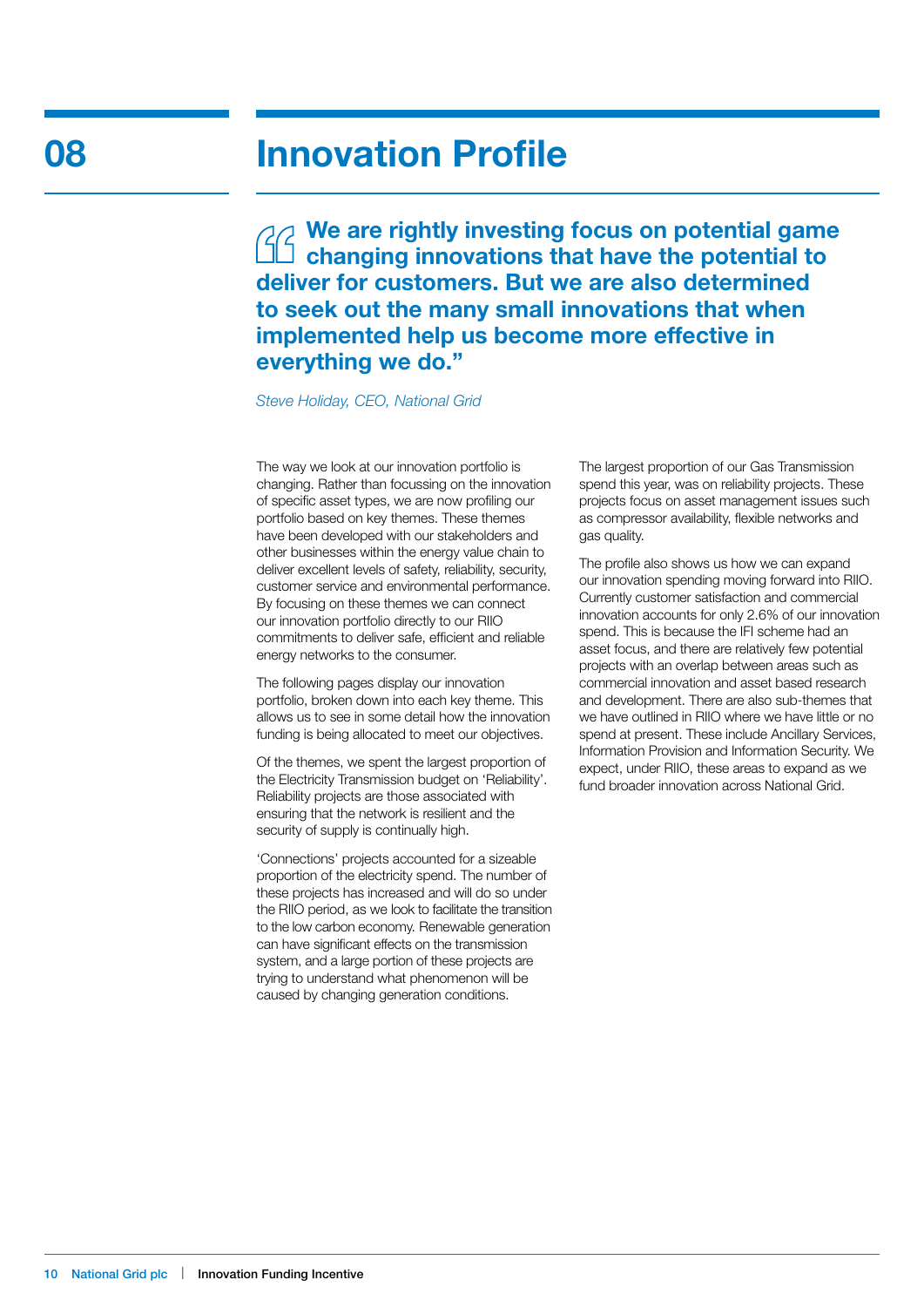## **08 Innovation Profile**

#### **Electricity Profile £6.7m**



#### **Strategic**

Our strategic research ensures we are collaborating with Universities and other utilities and industrial groups to investigate next generation technologies in long term research. We continue to ensure that we make the best use of the latest technologies and develop new materials.

#### **Connections**

We are developing techniques to maximise System Access. This means reducing constraints due to maintenance and increasing the speed and flexibility of our maintenance schemes. By creating a smarter transmission philosophy we can ensure our networks are capable of connecting large volumes of renewable generation and active distribution networks. And building on the success of connect and manage, we are developing methods to manage the system in more efficient ways, thus facilitating connections of new generation.

#### **Reliability**

We are optimising asset management by reducing maintenance times, minimising the need for human intervention, optimising asset life and creating a step change in real-time data on asset performance. We are developing new tools for knowledge retention and training while addressing the issue of Information security. We continue to innovate in our network protection and control systems to cope with operating an increasingly complex transmission network.

#### **Gas Profile £3.2m**



#### **Safety**

We are developing new tools, techniques and processes to protect our staff, contractors and the general public. We're researching new ways of protecting our assets from third party interference. 68% of our gas safety spend went to infrastructure research. This research enables us to maximise the efficiency of our use of assets, without compromising their integrity.

#### **Reliability**

We are looking to manage the Gas quality to appropriate levels, improve compressor availability, and improve the design of any new build options. This includes new processes pre-building, and also asset improvements and ageing of current assets to give a more flexible, more efficient and quieter network, in accordance with our customers' needs and the change in energy supply. We are investigating new pipeline materials together with improving knowledge on metal fatigue and corrosion.

#### **Environmental**

We seek to minimise our impact on the landscape and reduce our carbon footprint. We are working to reduce the volumes of gas vented during operational procedures. Further, our environmental innovation projects aim to facilitate the transition to a lower carbon energy mix for the United Kingdom. Researching new and existing transmission technologies means that we can utilise existing assets to their maximum potential.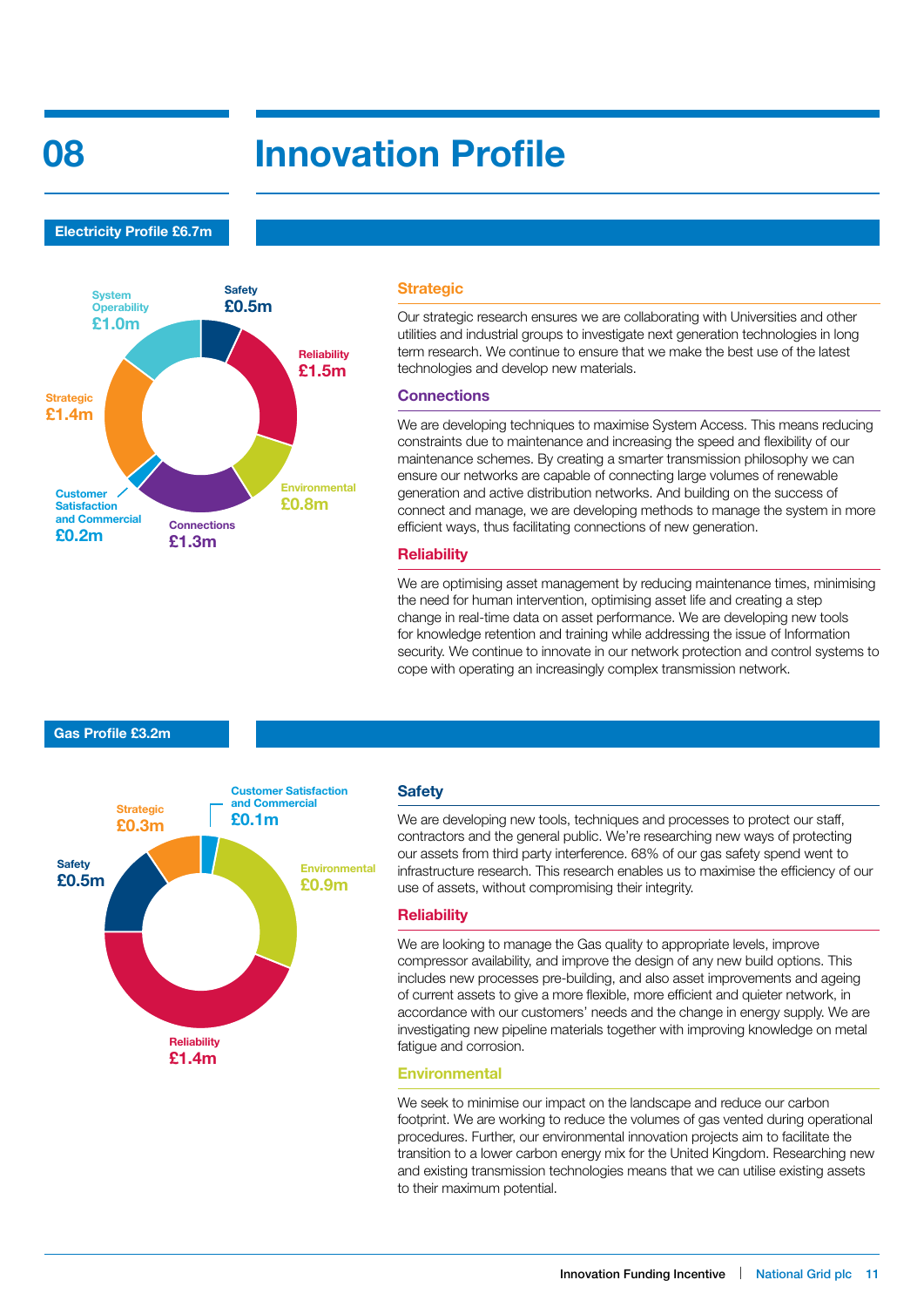## **09 Knowledge Transfer**

#### **Engagement**

The last year of the extended TPCR price control has highlighted the need for change as we enter the RIIO period. We will be smarter about how we innovate, and look for more areas to collaborate on projects and share our learning with other network licensees. Our portfolio from 2012/13 had over 40 collaborative partners, as well as external project suppliers who help us to deliver these projects.

With an increased focus on innovation within National Grid, the Innovation Transmission team have supported a number of key conferences to highlight our current innovation work. The Transmission and Distribution innovation teams joined National Grid's senior leadership (UK and US) conference that took place in Birmingham this year. The display we provided prompted

significant interest and many discussions about implementation of innovation within the company and the wider industry.

Innovation was a focus at National Grid's Annual General meeting, opening the innovation projects up to a wider range of stakeholders and interested parties. We also have very strong engagement on innovation with organisations such as the Energy Research Partnership, ENTSOE, EPSRC, UK universities, Customers, our equipment suppliers, the Scottish Transmission Operators and others. National Grid will be present at the distribution companies' Low Carbon Network Fund Conference to assist in the dissemination of information, sharing knowledge across the whole value chain.





#### **1. nationalgrid.com/innovation**

Externally, we have launched our new website – www.nationalgrid.com/innovation

The aim of this website is to enable everyone to have quick and easy access to the innovation work that National Grid is doing. This area will house our innovation forms, as well as project updates.

Please use the website for up-to-date project information, and new projects in the National Grid portfolio.

#### **2. Asset Management Matters**

Internal communications to all staff have increased over the last year. Recently, we have had an innovation month, where the innovative work we have done was brought into the buildings and displayed to our office-based employees.

The Innovation Transmission team have worked with National Grid's communication team to establish an ongoing summary page on innovation in every issue of Asset Management Matters. The articles showcase three current innovation projects setting them in context within the business and highlighting the potential impact.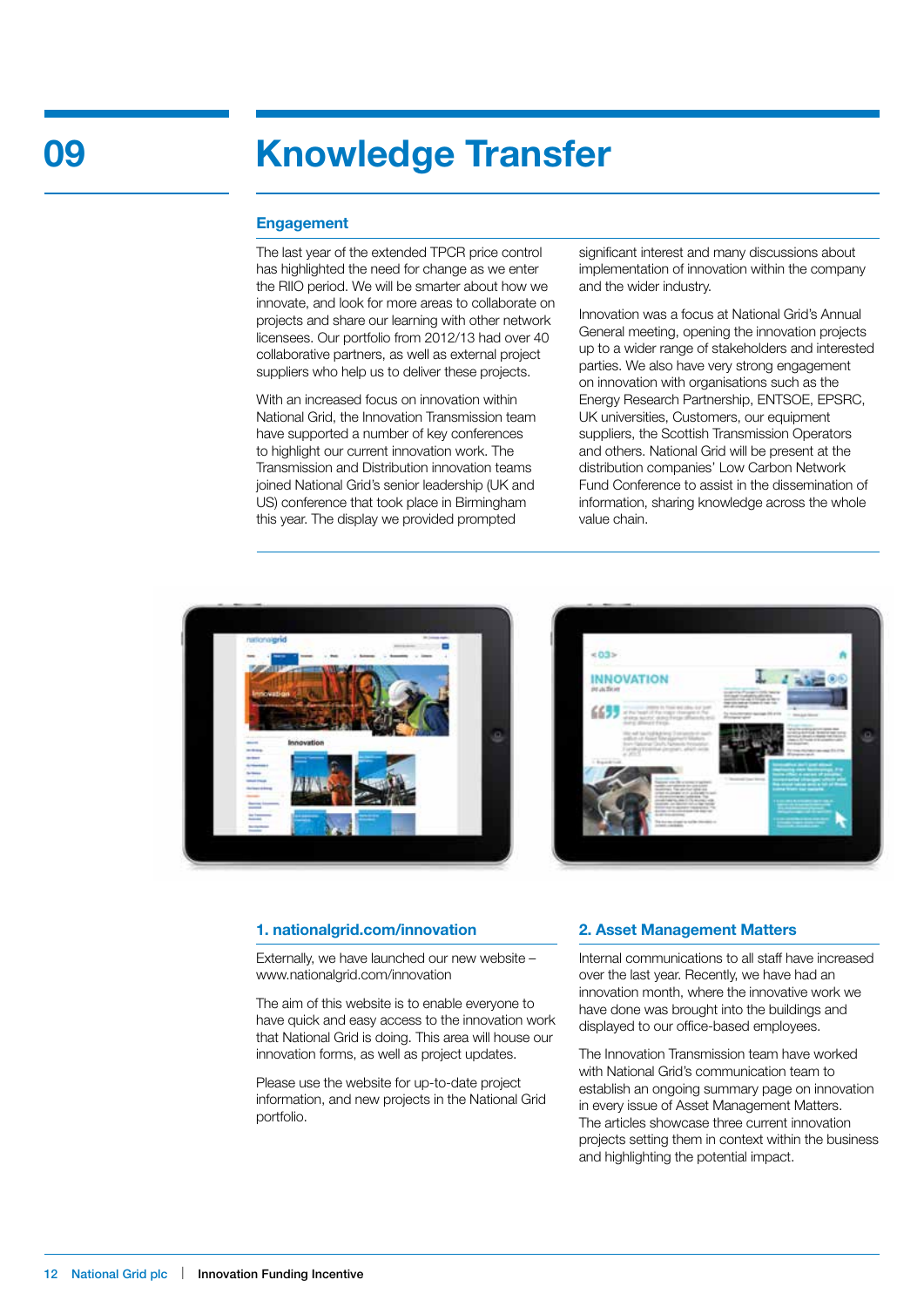# **Focus on Electricity Innovation –**

### **EPRI Transmission and Substations**

| Focus                | : Strategic   Substations |
|----------------------|---------------------------|
| <b>TRL</b>           | : Varied                  |
| <b>Project Title</b> | : EPRI Substations        |



**Transformer Life Management Improvements Sulphur Hexafluoride Leak Management**

EPRI (Electric Power Research Institute) appreciates National Grid's active support across its advisory and sector councils.

At a project level National Grid advisors guide and shape the direction of the research, of National Grid's seat on EPRI's Research Advisory Council (RAC) Arshad Mansoor (Senior Vice President Research & Development) said, "it's essential for EPRI that our members steer and prioritise our research. National Grid's RAC involvement brings an international perspective which strengthens our collaborative portfolio".

National Grid's active participation in EPRI's Transmission and Substation programme allows access to a wide variety of projects whilst benefiting from leveraged funding of approximately 14 times. The portfolio covers applied research to technology demonstrations and the examples below show how EPRI is working closely with National Grid to develop and demonstrate solutions.

#### **Transformer Life Management Improvements**

Understanding end-of-life processes, condition assessment methods and possibilities for life extension is essential to optimising replacement expenditure and maintaining system reliability. EPRI is working closely with National Grid to develop



novel techniques which provide unique information on transformer condition and algorithms to develop actionable information from this and other data. "Validating the output and underlying algorithms/ methodology of these tools is vital" said Bhavin Desai (EPRI Programme Manager), "we're working with National Grid and other utilities around the world to test EPRI software analysis results against observations from utility transformer forensic studies and tests on paper samples collected through end of life strip downs".

#### **Sulphur Hexafluoride Leak Management**

Managing sulphur hexafluoride (SF6) leaks is an environmental imperative and an operational priority. Working together with EPRI and the University of Liverpool, National Grid has been trialling a novel leak capture technology at a gas insulated substation. Rich Lordan (EPRI Senior Technical Executive) said "the access granted by National Grid to conduct these trials has been outstanding", commenting on the initial results he added "the first field trials results are very positive and we will be working closely with National Grid to carry out further testing".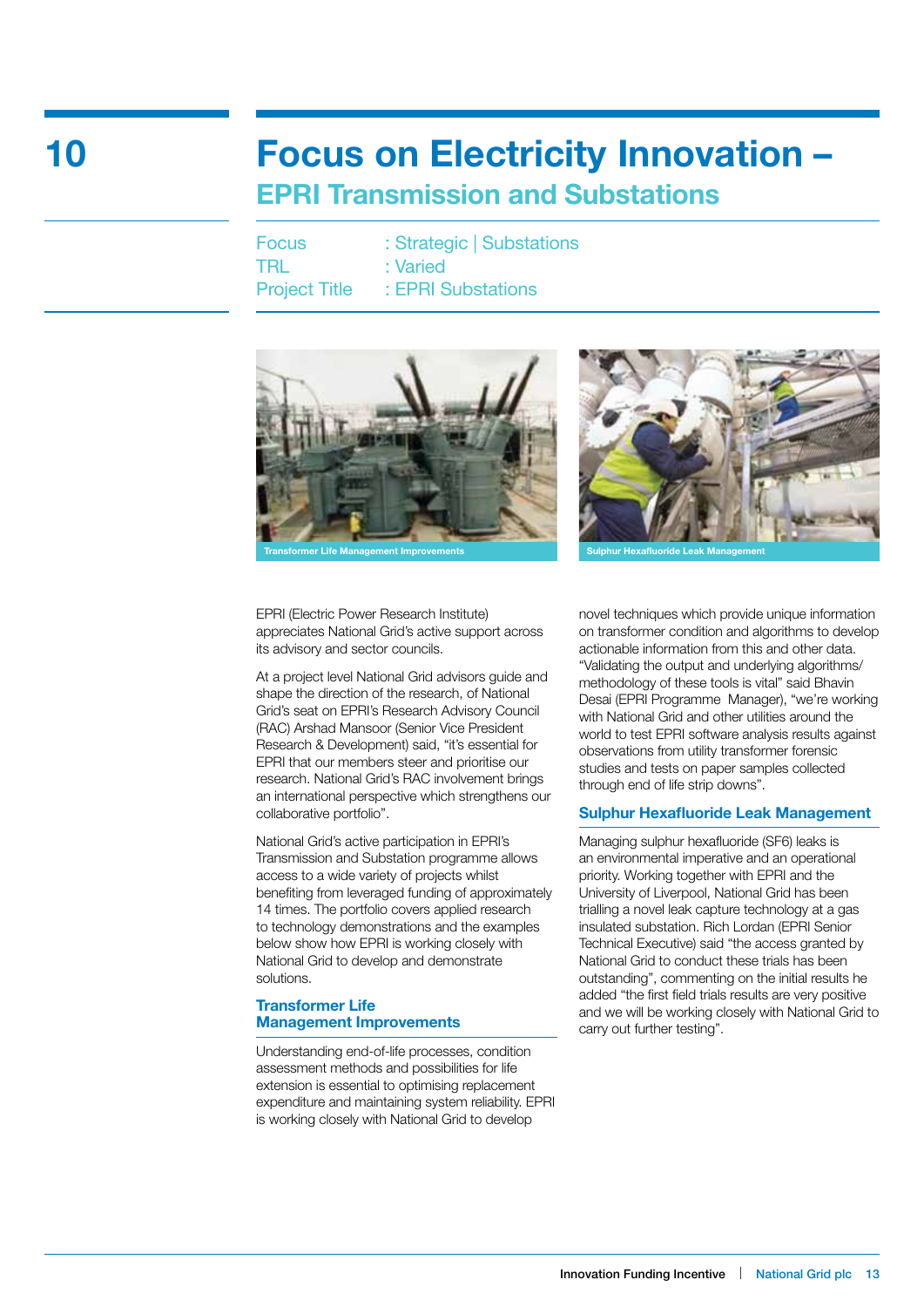## **Focus on Electricity Innovation – In‑Situ Remediation of OHL Tower**

| Focus                | : Reliability   Overhead lines (OHL)         |
|----------------------|----------------------------------------------|
| <b>TRL</b>           | - 8                                          |
| <b>Project Title</b> | : In-Situ Remediation of OHL Tower Steelwork |



### **In‑Situ Remediation of OHL Tower Steelwork is currently being trialled on the electricity transmission system. Initial tests have shown that this concept could be available for roll out after R&D testing.**

The development of an alternative to having to replace tower steelwork came when 2 different processes merged knowledge. This resulted in an R&D project looking at how we can best extend the operational lifetime of an OHL tower.

The Tower Steelwork Strategy Group (TSSG) was formed with a purpose of progressing towards the production of a strategy and a guidance document for the treatment of corroded tower steelwork. The objective of this was that the tower should achieve its anticipated asset life since original construction. This group was formed as a result of the escalating costs associated with complying with current legislation. These costs were primarily those caused by the high volume of steelwork replacement and the difficulties in obtaining sufficient outage lengths on certain circuits to facilitate the work. This was a time consuming and difficult co-ordination and data processing task.

National Grid had started a review of tower painting during 2008 with the intention and objective of improving the overall performance of tower painting. The members of the working group set up to run this R&D scheme included representatives from R J Stokes paint manufacturers, the three tower painting companies (CLC, Fountains and PDC) and Capcis (a materials consultancy and specialist testing company).

The working group produced a technical specification using a 'four coats' proposal. The system consists of preparing each area of steelwork using hand held power tools then painting with primer and then the R J Stokes single coat system top coat. This leaves the tower ready to be painted conventionally, so the affected areas eventually receive mechanical preparation followed by primer, single coat system, primer then topcoat.

The technical specification was rigorously tested. The methodology was initially trialled on the ZDA Cottam West Burton route on towers ZDA 210- 227. The trial was positive with the necessity to replace large quantities of grade 4 steelwork being avoided.

Further trials were carried out on the ZE Cellarhead-Daines-Macclefield circuits. The methodology has been refined and improved to meet requirements. The recovery of the steelwork resulted in 188.5 tonnes of steelwork not having to be replaced on that project.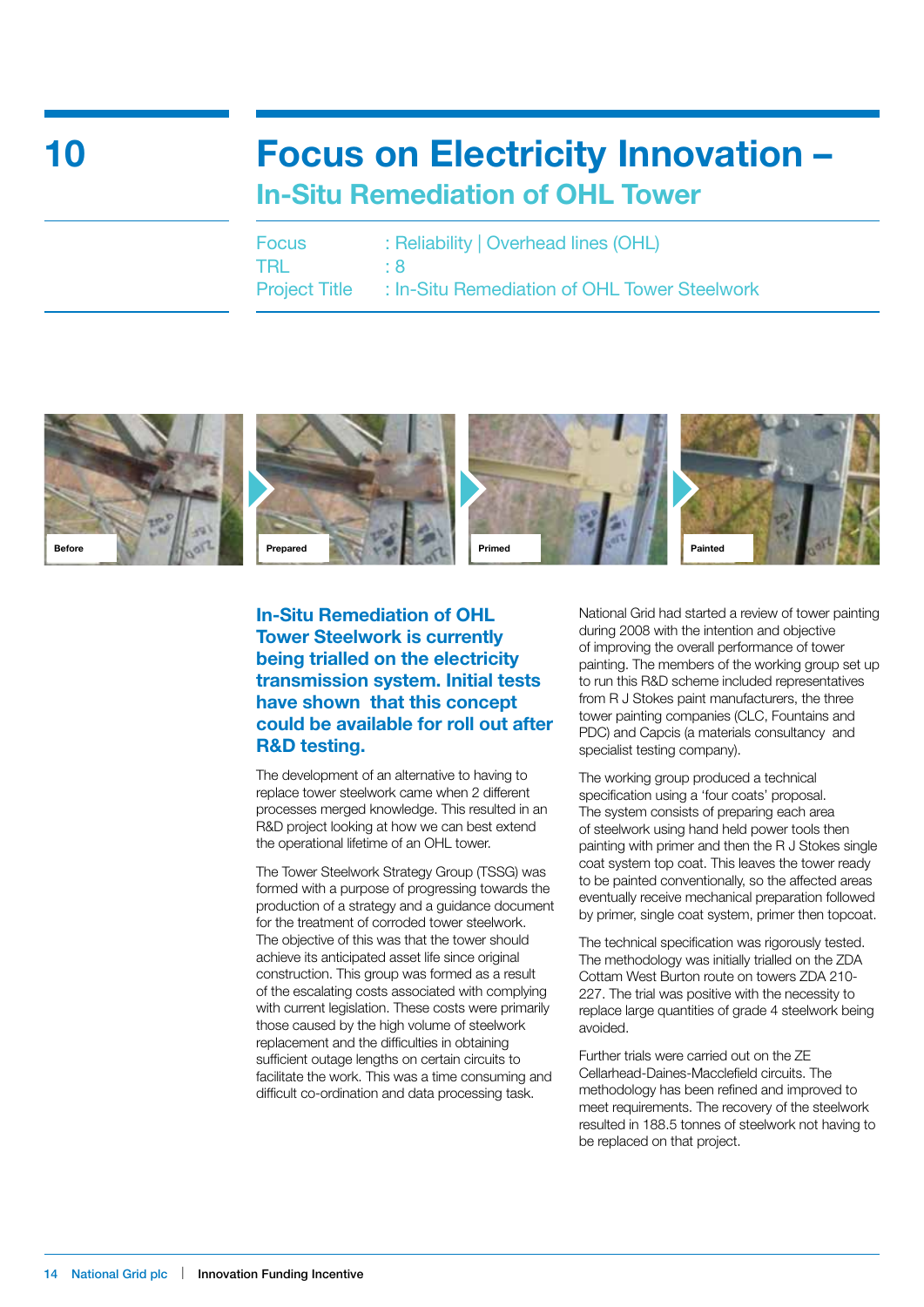### **Focus on Electricity Innovation – Liveline Working**

| Focus                | : Connections   Overhead Lines (OHL) |
|----------------------|--------------------------------------|
| <b>TRL</b>           | : Varied                             |
| <b>Project Title</b> | : Live Line Working Equipment        |



### **Live Line working equipment has been developed within National Grid with numerous different external suppliers since August 2009. This year has seen some major progress, with flight trials having been completed.**

Since 2009, Maintenance Delivery Electricity (MDE) have been revisiting the prospect of LiveLine working. This was originally used back in the 1960s, but was stopped due to being non-economically viable and increasing risk unnecessarily. In the current technological era, and with energy prices being substantially higher than ever before, this project was set up to re-address those key issues.

Safety is crucial for National Grid, and obviously was a big factor when being 'plugged in' to 400,000 volts.

There have been huge concerns over the safety of working live, which the LiveLine project team have overcome and dealt with. The Health and Safety Executive (HSE) were deliberately involved throughout the lifetime of the project, and we are pleased to say that this has now been signed off.

Another driver for re-visiting the Liveline work was the increasing cost of energy. The infrastructure at National Grid is subject to regular maintenance and, when required, replacement of assets.

The work has to be done under conditions where there is no power being transmitted through the assets themselves. This has a knock on effect to different parts of National Grid, and we have to reconfigure the system to allow access to our overhead lines for maintenance. This is known as an 'outage'. As with everything, there is a cost associated with this outage, and it has now become so great, and the need to utilize the increased flexibility of the network has also increased drastically due to the green agenda that we have decided to look at working live from an economical viewpoint. It would be naïve and irresponsible of us to create an outage and increase energy costs when we hadn't visited other options first.

This project focused mainly on development of a safe system that was not only mechanically strong enough to hold the basket and staff under a helicopter, but was also electrically insulating. This was a challenge for the team as there were different international standards to match with the aviation authority standards, and also match with National Grid standards. This resulted in a complete new system needing to be developed which has undergone the first set of flight trials successfully.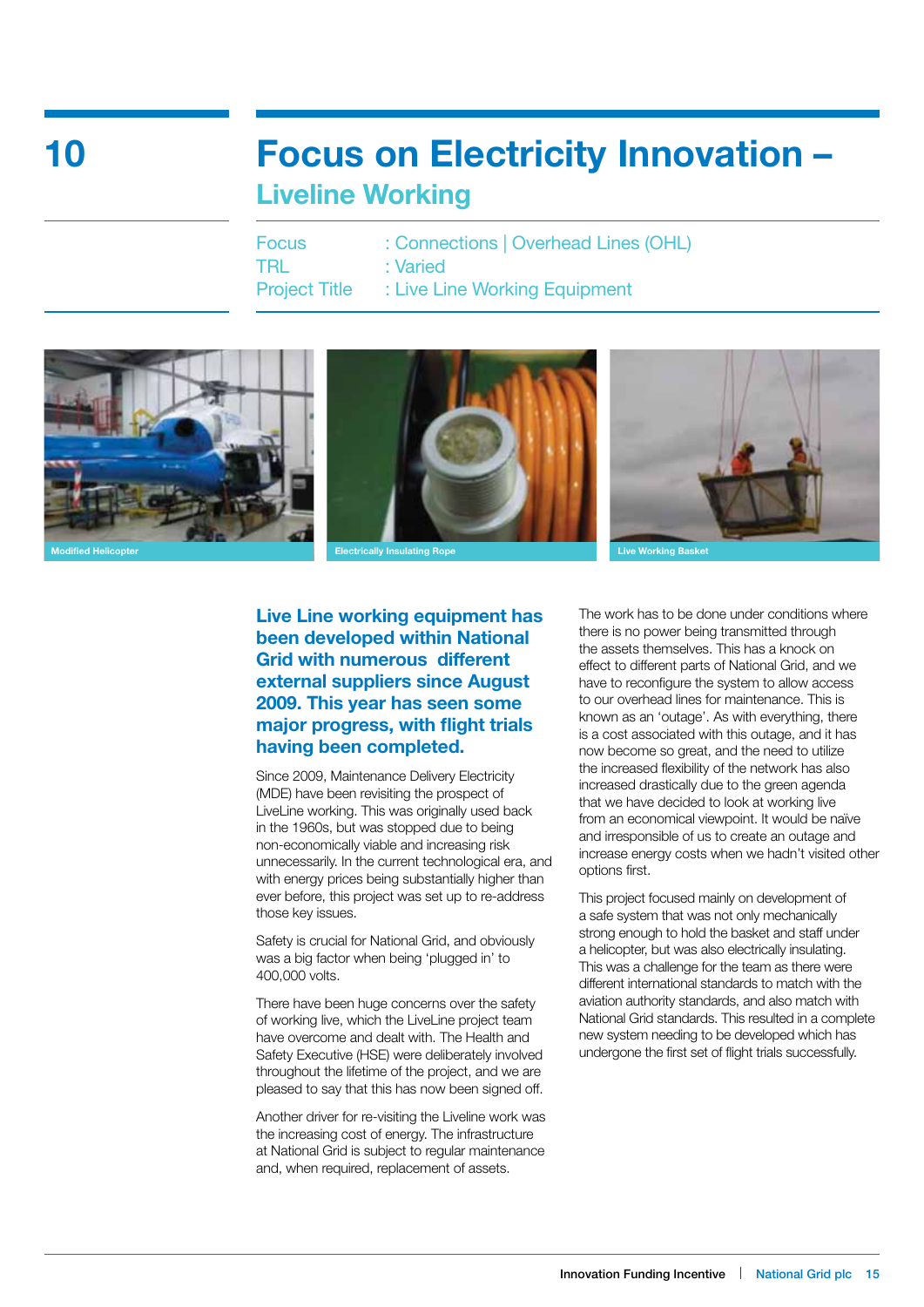### **Focus on Electricity Innovation – Composite Cross Arms**

| Focus                | : Environment   Overhead Lines (OHL) |
|----------------------|--------------------------------------|
| <b>TRL</b>           | . 8                                  |
| <b>Project Title</b> | : Composite Cross Arms Study         |



### **Development of a new cross arm that is a facilitator to up rating 275kV to 400kV OHL towers.**

Composite Cross arms were developed with a specific task in mind, to enable National Grid to up rate existing 275kV towers to 400kV. This could be possible due to the mechanical strength of the cross arm, but also due to the electrical insulating capabilities that composite materials provide.

Progress remains to be made on undertaking a full line study to examine the challenges that would exist in upgrading an overhead line from 275kV to 400kV operation. Analysis has shown that the challenges associated with mechanical reinforcement would reduce with the use of Aluminium Conductor Composite Reinforced conductors (ACCC) as opposed to All Aluminium Alloy Conductors (AAAC). In addition, the 30% load relief for broken wire situations would be achieved by the use of a small (few cm) link between an insulating cross-arm and the conductor. It remains likely that selective tower reinforcement would have to take place to upgrade an entire line.

Analysis has also been carried out with support from Balfour Beatty on the reduction in size that can be delivered by a new build line making use of insulating cross-arms. Calculations show that a 400kV tower would be reduced in height by over 30% with a 275kV tower being reduced by over 25%. This would greatly improve the visual impact of overhead line towers while also reducing costs

of build. This is therefore a promising opportunity to examine with National Grid moving forward and is the subject of the NIC bid submitted by SSE and will be the subject of an NIA project over the next 9 months.

In May, the two insulating cross-arms that have been installed at the St Fergus test site completed a full year of operation at 231kV (the phase to earth voltage of the 400kV system). The St Fergus test site is hosted by Scottish Hydro Electric Transmission Ltd and is in a near coastal location on the east coast of Scotland. Two insulating cross-arms are fitted at the site on a bespoke tower and are energized using a 231kV test transformer. Instrumentation monitors the current flowing in each member of the insulating crossarm and further sensors monitor the weather and a number of other parameters with all data being stored locally and transmitted instantaneously to a live monitoring system.

Apart from two brief outages resulting from issues on the 11kV overhead line feeding the site, the trial has run continuously over the past twelve months with the cross-arms performing well in all weather conditions including the snow that fell at the site earlier this winter. The site continues to operate and gives the project team confidence in the robustness of the cross-arm design while providing valuable data. Operations will continue at the St Fergus test site in the immediate future with the project looking to relocate the test to a new location in 2014.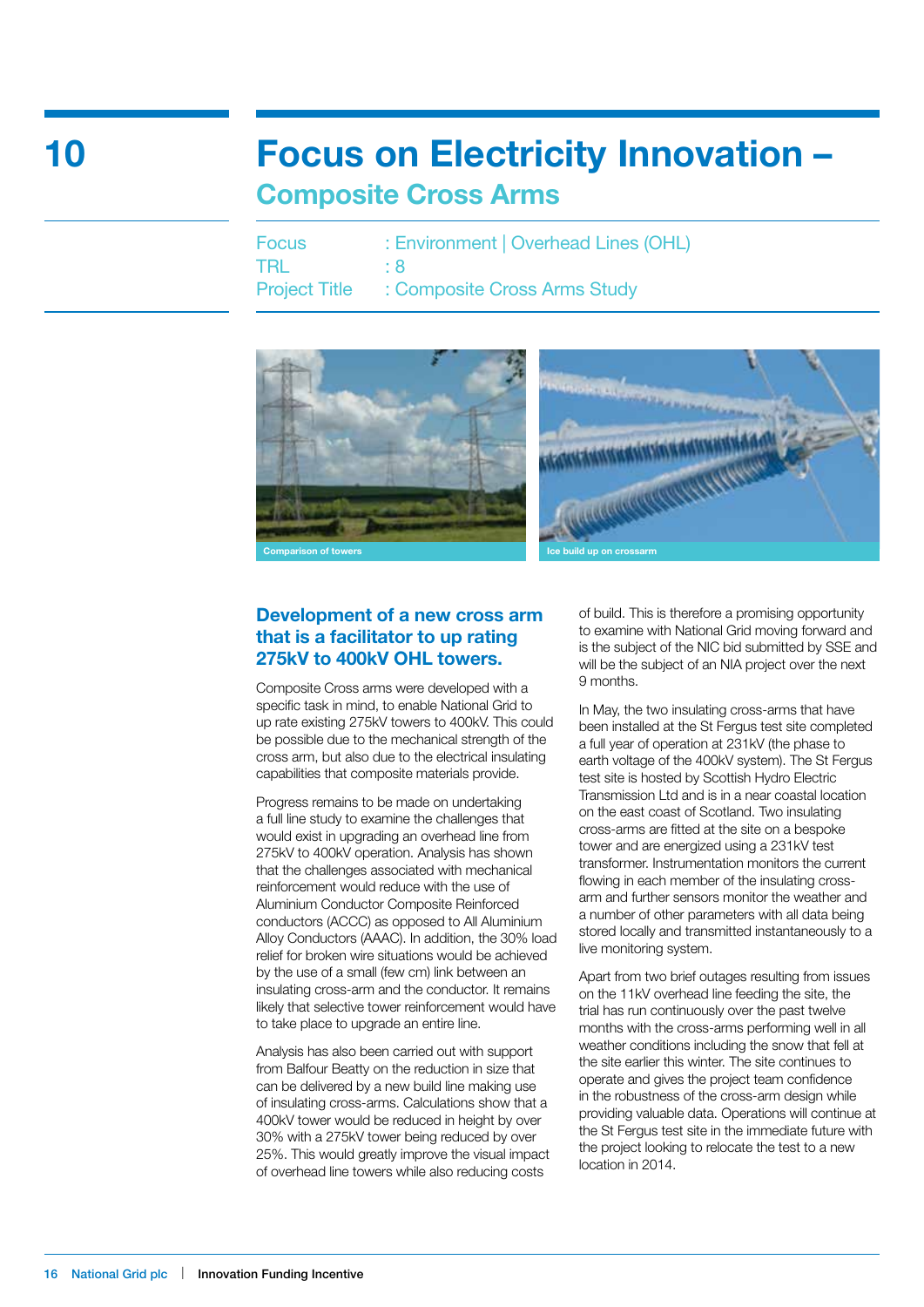"Innovation is the pursuit and application of solutions that address/meet new or existing requirements, and nascent business needs. This is accomplished through more effective products, processes, services, technologies, and ideas that are implemented and readily available within the business for our customers."

*Misha Bruce, Innovation Engineering Coordinator, National Grid Gas Transmission*

**Res**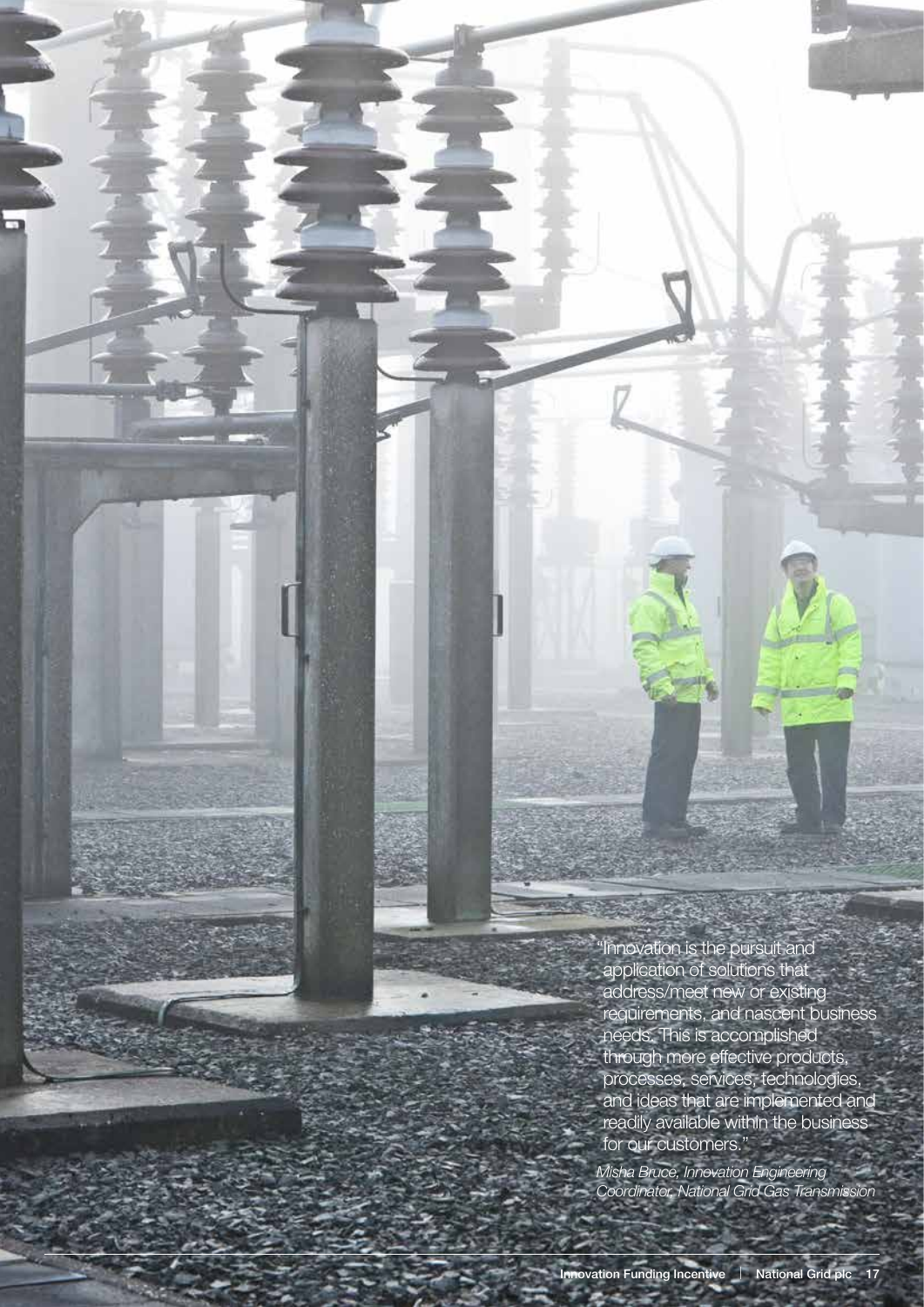## **11 Focus on Gas Innovation –**

**Measurement of LNG Rich Transmission Pipeline Gas using On-Line Gas Chromatographs**

Focus : Reliability | Optimising Asset Management TRL : 7 Project Title : Liquefied Natural Gas (LNG) gas property measurement



**LNG Terminal at Grain** 

### **Potential to inspect buried pipelines from above ground to locate metal loss and stress features.**

The efficient and safe operation of the gas National Transmission System (NTS) necessitates accurate gas quality measurement to satisfy the statutory, fiscal and energy balancing requirements. As such, the NTS utilises a widespread network of on-line process gas chromatographs (OGCs) to provide real time composition and hence physical property data across the system. The testing and validation of these instruments has been predicated on a likely range of natural gas compositions based on knowledge of typical UK continental shelf (UKCS) gases. As part of the normal operation of OGCs, the instruments also perform a daily calibration using a certified gas.

The increasing use of imported Liquified Natural Gas (LNG) to satisfy UK gas demands means that gas compositions in different parts of the network can be significantly different from historic values. This is particularly prevalent in the measurement of carbon dioxide and the higher hydrocarbon (butane, pentane and hexane) components which are likely to be significantly lower or present in quantities below the instruments' detection level. Typically both representative calibration gases and validation gases contain significant levels of higher hydrocarbons and carbon dioxide.



Of particular interest is whether the current OGC equipment is well adapted to measuring gases which are rich in LNG. It was considered appropriate to assess the performance of typical OGCs to ensure that there is no unacceptable error in the determination of energy and other gas properties.

The current programme was confined to evaluation of the effect of an LNG gas on the measurement response of two conventional OGCs. Both OGCs employed thermal conductivity detectors but differed in their respective handling of the sample gas during analysis. The two usual gas sampling handling procedures during analysis are back flush or forward elution (single pass through). A typical gas chromatograph of each sample handling type installed on the NTS was tested. All OGCs were tested using three typical LNG gases taken from the main UK LNG import facilities and a reference UKCS gas. Each OGC measurement of the LNG test gases was compared to a detailed gas analysis determined by dedicated accredited laboratory-based equipment.

For LNG rich gas the heavier hydrocarbons (butanes, pentanes, hexanes) are likely to fall below the detection limits but nevertheless it was expected that each OGC type would give measurement errors. Both analyser types gave acceptably small calorific value (CV) measurement errors with the representative LNG samples tested. The results from this programme provide strong experimental evidence to suggest that large scale penetration of LNG gas across the NTS will not compromise CV determination and thus will not contribute to any measurement uncertainties.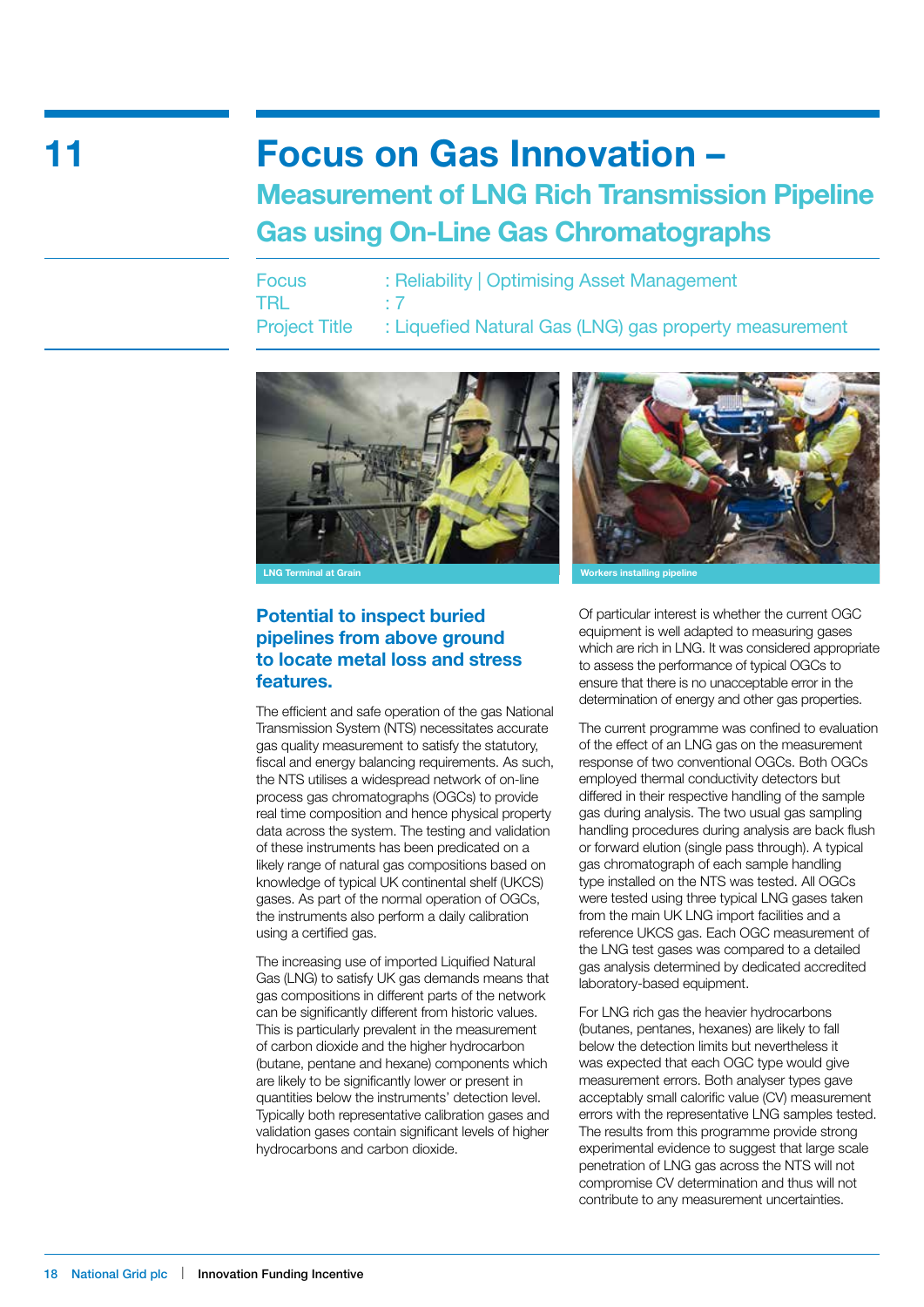# **11 Focus on Gas Innovation –**

### **Variable Envelope Compressors**

| Focus                | : Safety I Infrastructure       |
|----------------------|---------------------------------|
| <b>TRL</b>           | : 5                             |
| <b>Project Title</b> | : Variable Envelope Compressors |



A fleet of 68 pipeline compressors on the National Transmission System (NTS) drive the gas supply from injection points to all parts of the gas network. This research and feasibility programme is investigating technical and commercial methods for varying the performance envelope of centrifugal compressors. Variable envelope technology will allow efficient and stable compressor operation in Great Britain's increasingly variable flow patterns of gas supply and demand.

Pipeline compressors have two main components; a drive unit and a compressor unit. Each compressor is designed to operate efficiently within limits known as the envelope of operation. Gas compressor units predominantly feature single stage, centrifugal compressors that do not include technology to vary the operation other than by speed control.

The design of each compressor on the network is based on the performance requirements that were determined by network analysis at the time of installation. However, National Transmission System (NTS) gas flow patterns have experienced unprecedented changes in recent years. North Sea gas sources mainly connected in Scotland are contributing less to Great Britain's supply, while the Liquid Natural Gas (LNG) sources that import in South Wales and the South East of England are contributing more.



These changes are leading to a high degree of daily volatility in gas flow requirements and the trend is expected to continue. Future gas supply and demand variations are also expected as requirements change in response to where our gas comes from, what we use our gas for and where we use it, and in correlation with Great Britain decarbonising the energy sector.

All of these changes have led to a number of compressors on the National Transmission System (NTS) being required to operate in inefficient regions of their design envelope, for increasing amounts of time. Running a compressor around the limits of its envelope results in a highly unstable or inefficient operation which could result in:

- An increase in fuel utilisation
- Reduced Machine Life due to vibration
- Increased risk of equipment breakdown

In response to the increasingly variable flow pattern of Great Britain's gas supply and demand, National Grid is investigating methods for varying the operating envelope of centrifugal compressors.

The development and demonstration of a variable envelope solution that can be retrospectively installed on one of our compressors is one of our NIC proposals for 2013.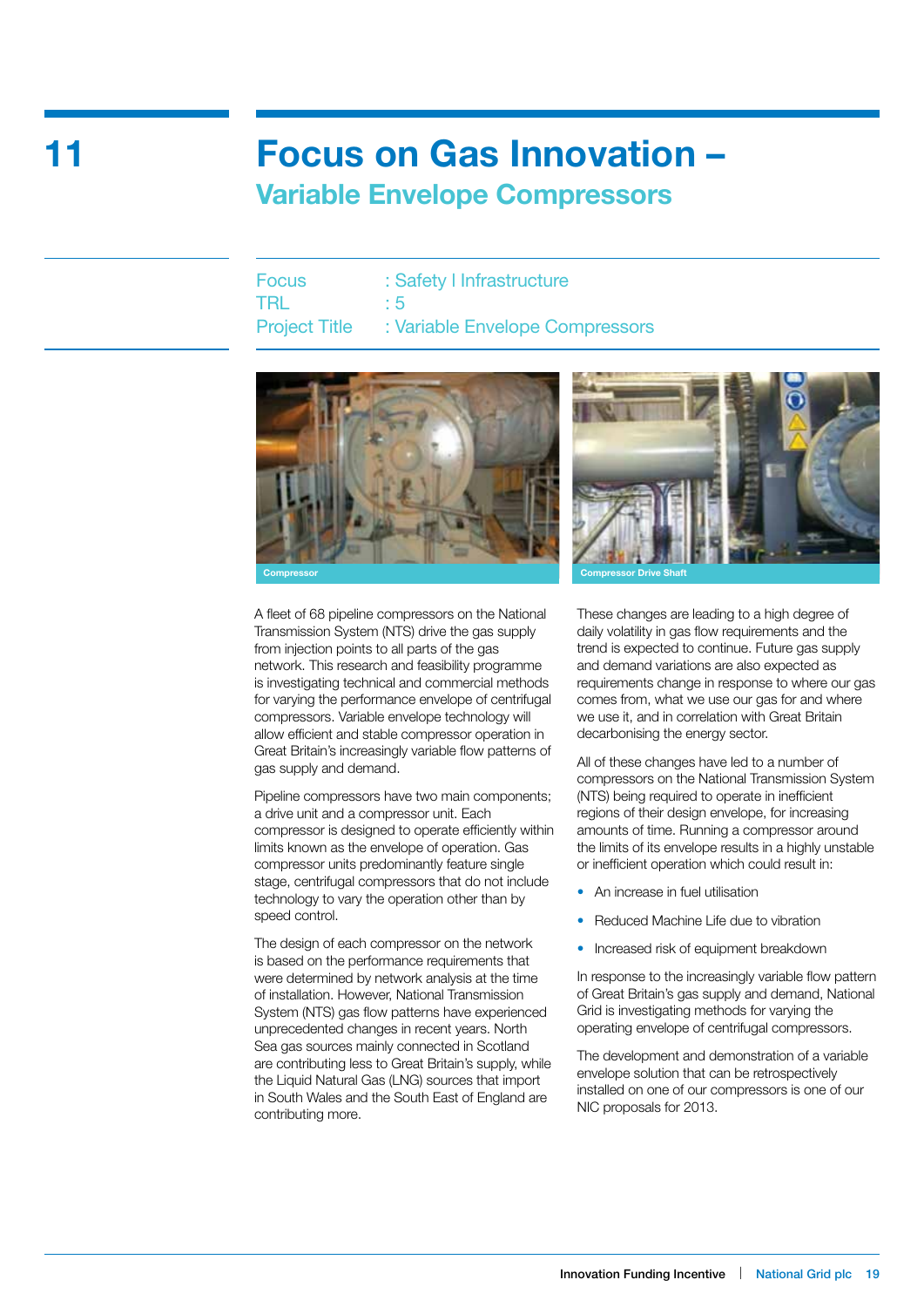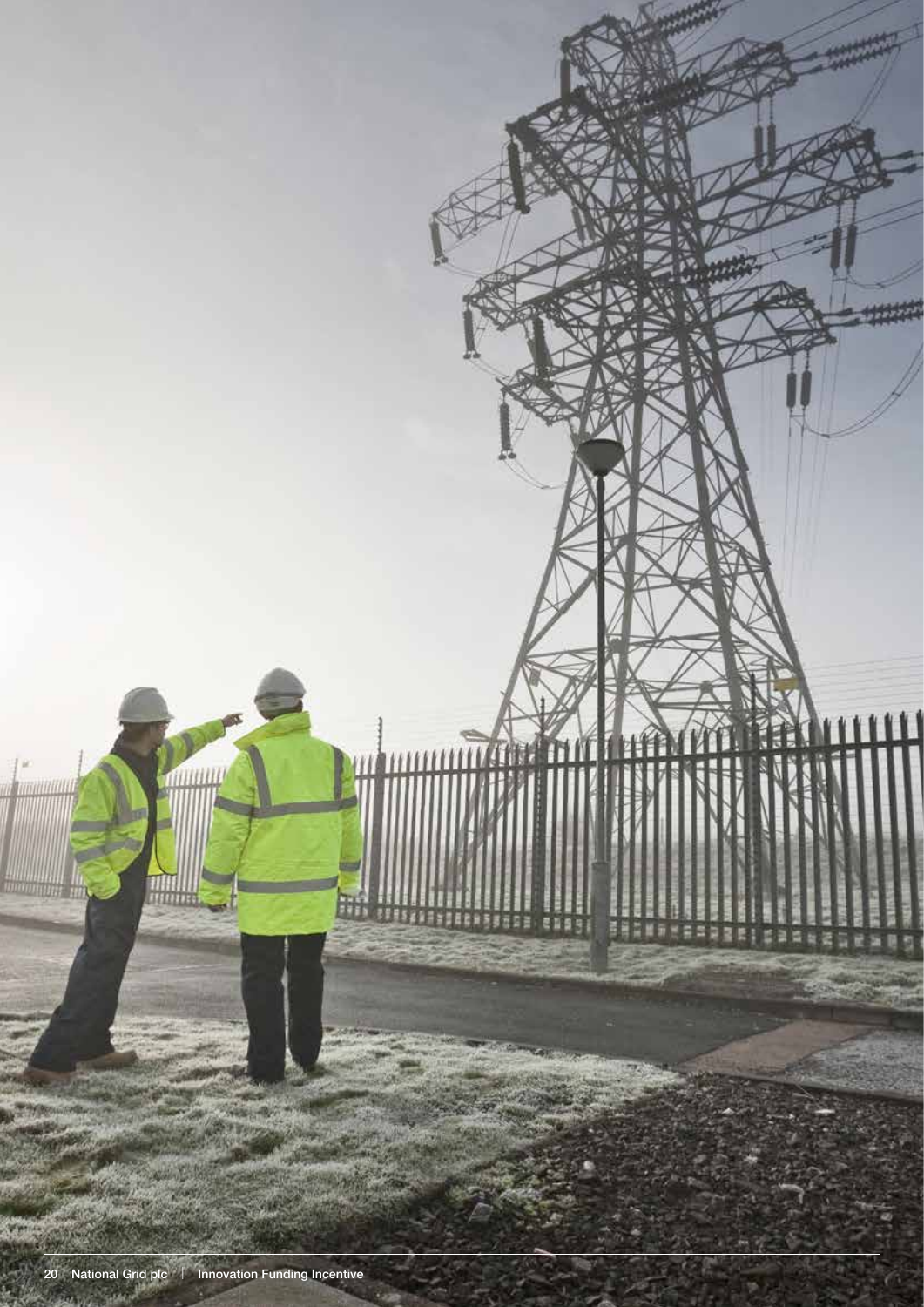# **Finance Overview and Benefits of the Portfolio**

#### **Electricity IFI**

| <b>Description</b>                      |          |
|-----------------------------------------|----------|
| <b>IFI Allowance</b>                    | £7.168m  |
| <b>Number of Active Projects</b>        | 107      |
| <b>External Expenditure</b>             | £5,235m  |
| <b>Internal Expenditure</b>             | £1.421m  |
| <b>Total Expenditure</b>                | £6.656m  |
| Anticipated NIA Allowance (For 2013/14) | £10.928m |
|                                         |          |
| <b>Description</b>                      |          |
| <b>IFI Allowance</b>                    | £3.278m  |
| <b>Number of Active Projects</b>        | 45       |
| <b>External Expenditure</b>             | £2.865m  |
| <b>Internal Expenditure</b>             | £0.366m  |
| <b>Total Expenditure</b>                | £3.232m  |

This section of the report gives the financial information associated with the 2012/13 National Grid Transmission IFI funded portfolio as agreed in the Innovation Good Practice Guide for Energy Networks (G85).

In year 6 there have been 152 live reportable projects moving through the innovation portfolio ranging from proof of concept through to demonstration projects. The total investment for 2012/13 was £9.887m utilising 94.65% of the IFI allowance. R&D outputs form a key part of National Grid's asset management activities by finding solutions to technical problems, managing risk and helping drive efficiencies.

Benefits are assessed on an individual basis and reported on in the detailed section of the report; the IFI portfolio delivers a balanced program of work which provides an overall positive Net Present Value (NPV). When calculating a project NPV, the costs attributed to the benefits are:

Direct costs – e.g. Costs saved through a reduced planned capital expenditure or targeted maintenance.

Avoided costs- e.g. Through deferred investment, reduced failures and establishing true condition of equipment potentially improved ratings.

The IFI program also delivers a range of non financial benefits. While these produce negative NPV's (via the methodology provided in the G85 document) they are still key to providing benefit to customers. The inclusion of these elements helps to create a more accurate picture of the true benefit that the innovation program provides. These include but are not limited to:

- Safety
- Environmental
- Network Performance
- **External risk**
- Knowledge transfer

The overall NPV for the current Electricity Transmission portfolio is £34m. The overall NPV for the current Gas Transmission portfolio is valued at £10m.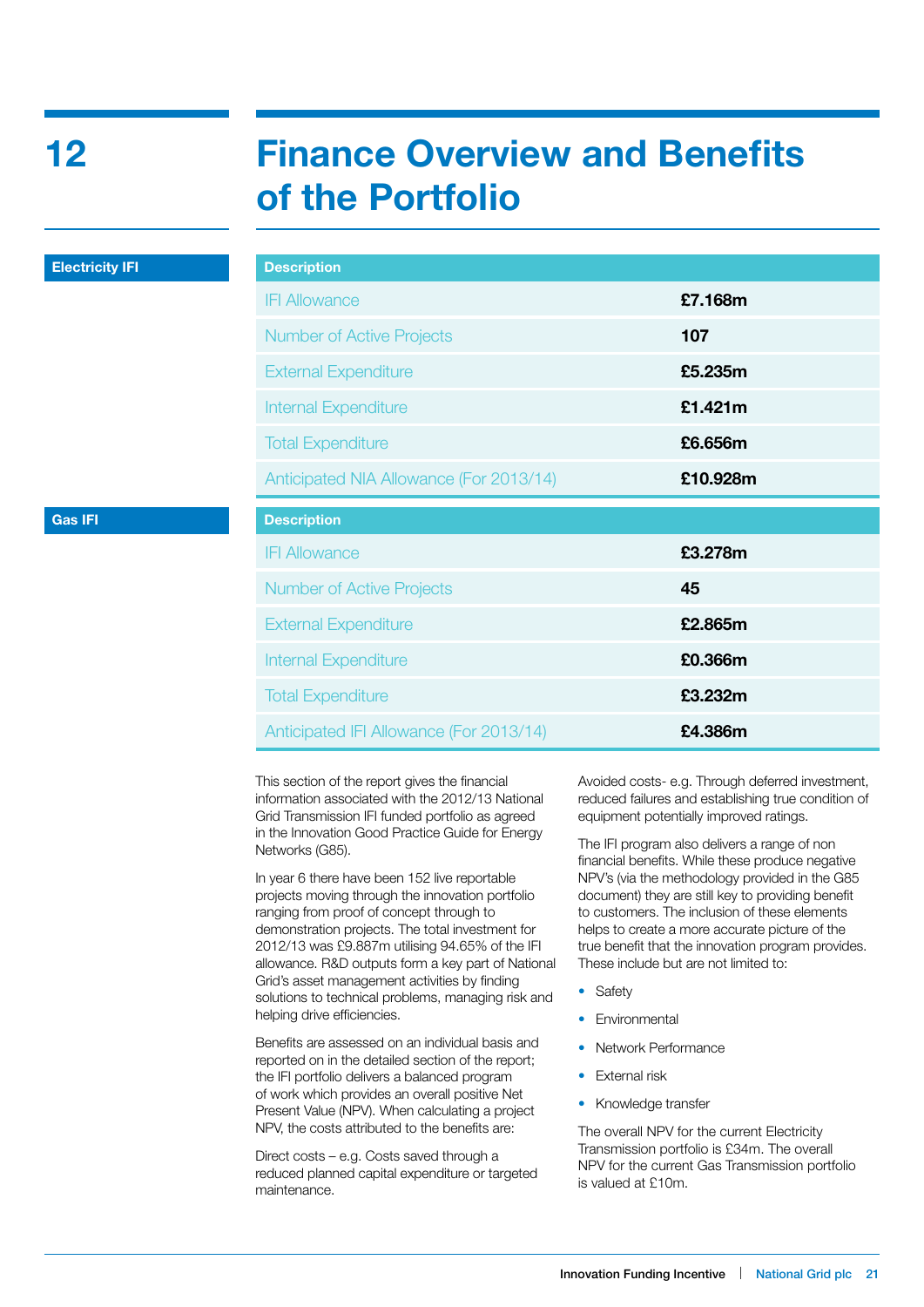### **13 Looking Forward**

**Innovation means always looking for better ways of doing things so that we can provide better service to our customers and not just defaulting to the way we have always done things – whether it is new technology, changing our processes, or coming up with new innovative commercial contracts and approaches."**

*Mike Calviou, Director,Transmission Network Service, National Grid*

#### **Three Core Pillars**

# **Our innovation strategy continues to be built upon three core pillars:**

Building upon the experience and lessons learnt from the IFI scheme, feedback from our stakeholders and from other third-party organisations, we will leverage our three pillar approach to maximise the benefits to the end consumer. In recognition of the fact that innovation is broader than just technological R&D, the Innovation Transmission team will encourage, coordinate and govern the wider innovation process.

.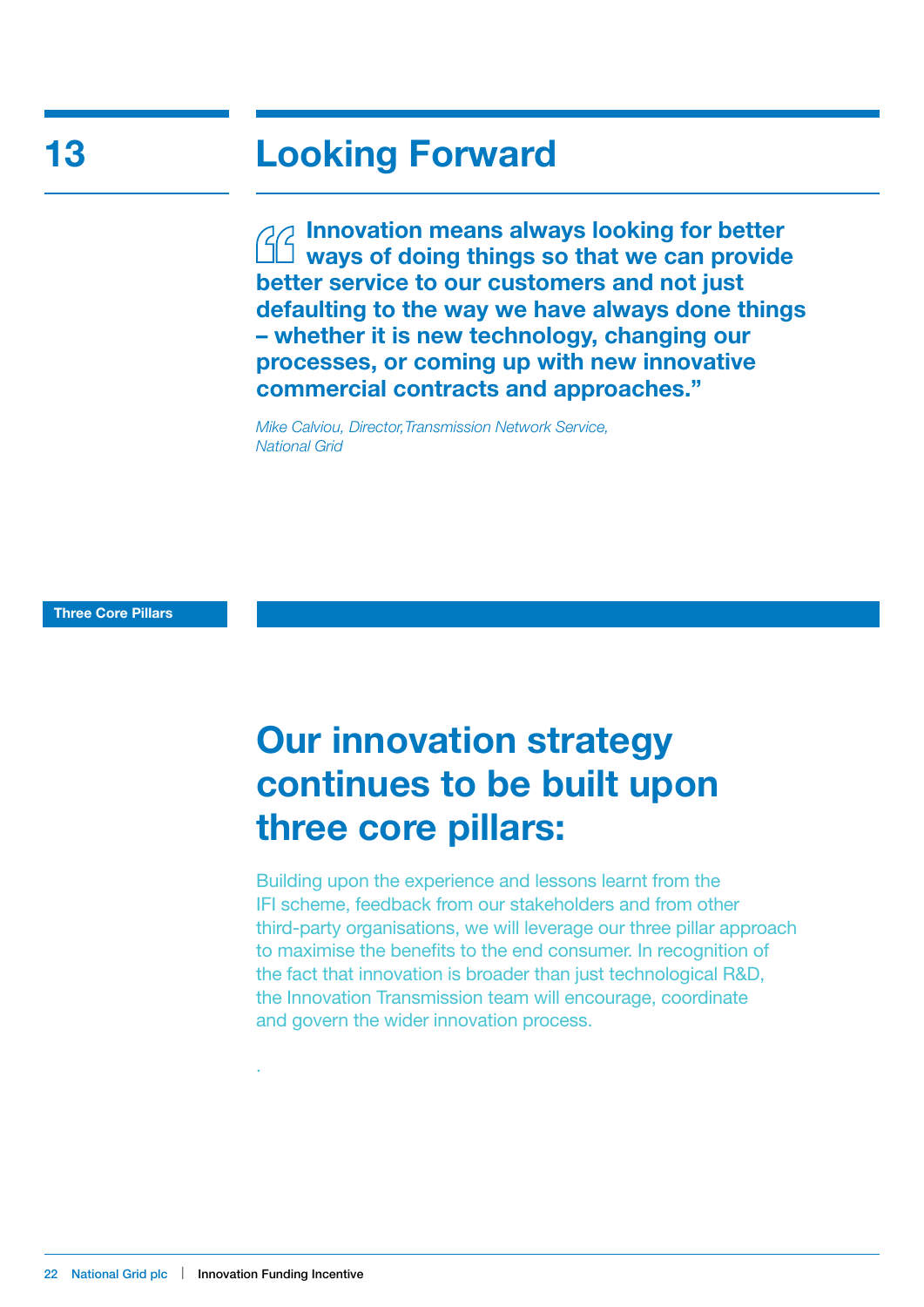We use innovation to drive improvement in our business processes and technology application, delivering value to customers and consumers through cost reduction, expedient delivery, improving efficiency, reducing environmental impact, maintaining reliability and improving safety. The challenges we must overcome to facilitate the decarbonisation of the energy sector and satisfy the climate change targets can only be met through developments and innovation in both what we do and how we do it.

Over the next decade, we forecast substantial investment in our networks; innovation will be key to establishing efficient, effective and economic solutions to the upcoming challenges and delivery of desired stakeholder outputs.

In Gas Transmission, through harnessing innovation, we can ensure National Grid fulfils and outperforms our statutory environmental obligations, operate a more flexible network and continue to facilitate connection to the NTS of our customers. All of these areas will support the flexible operation of gas fired generation plant that has potential to provide the necessary reserve for wind generation which is predicted to increase significantly as the electricity sector decarbonises.

In Electricity Transmission, innovation is key to understanding the condition of our assets, ensuring they are able to operate in a more flexible manner, which will facilitate connection of our customers. We will continue to looking for ways to reduce the direct environmental impact of our own network.

Innovation in all its forms has huge potential to drive our business and enhance delivery. Without new approaches and technology, a low-carbon future for the UK's economy is much less certain.

We are committed to being an innovative leader in energy management and this commitment is supported by our stakeholders.

### **DELIVERY OF THE INNOVATION TO DRIVE PERFORMANCE**

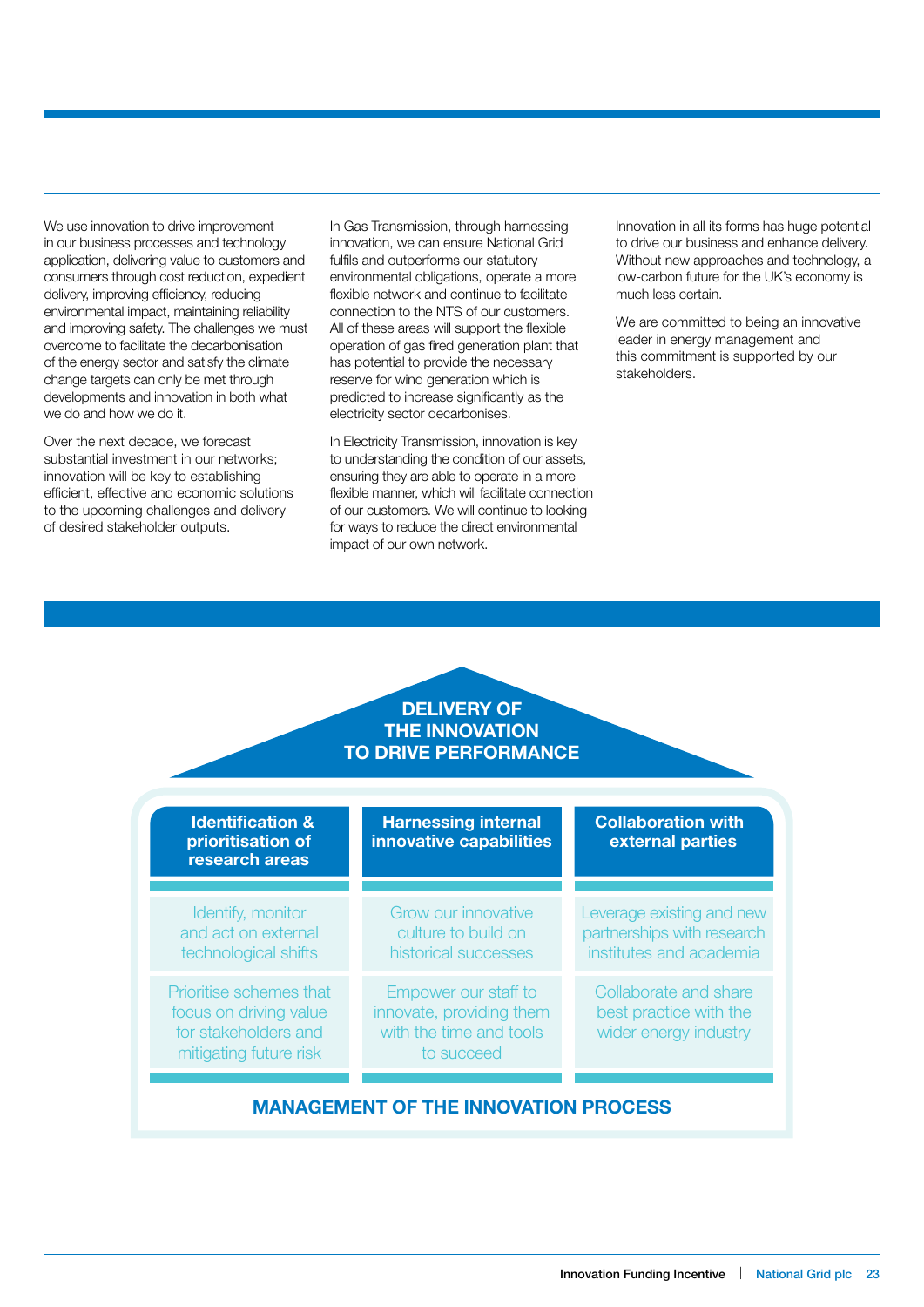# **14 Keep in Touch**

**We hope you enjoyed this introduction to the 2012/13 IFI annual report. If you have any feedback, or would like to approach us with a potential new project that you have, please contact us by:**

### **Email:**

.box.InnovationTransmission@nationalgrid.com

### **Or write to us at:**

Innovation Transmission Team, National Grid House, Warwick Technology Park, Gallows Hill, Warwick, United Kingdom, CV34 6DA

### **See our website:**

www.nationalgrid.com/innovation